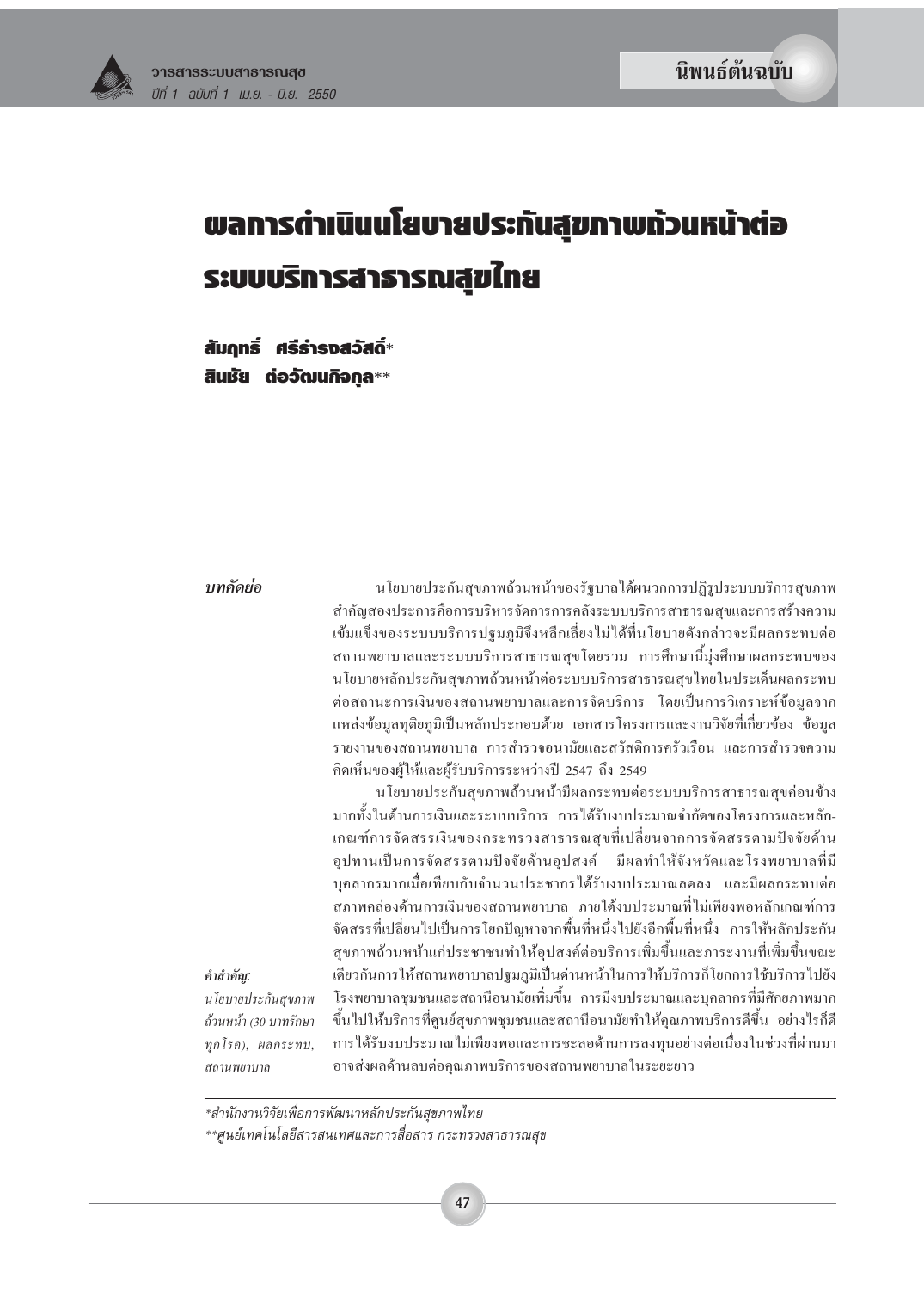

#### **Abstract**

#### Implications of the Universal Coverage Scheme on Health Service Delivery System in Thailand

#### Samrit Srithamrongsawat\*, Sinchai Torwatanakitkul\*\*

\*Health Insurance System Research Office, \*\*Information and Communication Technology Center

The Universal Coverage policy has incorporated two major reform elements, financial management reform and strengthening primary care which inevitably affects health service delivery system in Thailand. This paper was aimed to review implications of the Universal Coverage policy on service delivery system in terms of financial implications and service provision. Review of secondary data was the method adopted to explore the implications and the study was conducted during 2004 - 2006.

The result revealed that the Universal Coverage scheme had a great impact on the service delivery system. Inadequate funding in addition to change of allocation criteria from supply-based allocation to demand-based allocation, per capita, had great financial implications on hospitals. Big hospitals, for example, regional and general hospital, and hospitals with relatively high concentration of health personnel incurred financial deficit in the first year when salaries were included in the capitation. However, the problem had been shifted from regional and general hospitals to community hospitals and those hospitals in the Northeast when salaries were removed from the capitation in the following years. Change of criteria of allocation out of inadequate funding was inevitably shifted the problem from one to another. Providing universal coverage of health insurance apparently increased demand for care and burden of work. Strengthening primary care policy drove more service utilization toward community hospitals and health centers. Mobilizing doctors or professional nurses to provide care in primary care units and health centers improved overall quality of care. However, inadequate funding and stagnation of investment budgets may have negative consequences on quality of care in the long run.

Key words: Universal Coverage policy, implications, service delivery system

## ๚๚นำ

ครงการหลักประกันสุขภาพถ้วนหน้า (30 บาทรักษาทุกโรค) ได้ผนวกการปฏิรูประบบบริการสาธารณสุข ♦ ที่สำคัญสองประการเพื่อให้บรรลุเป้าหมายด้านความเป็นธรรมและประสิทธิภาพของระบบบริการ สาธารณสุขคือ การปฏิรูประบบการจัดการการคลังระบบบริการสาธารณสุขและการเสริมสร้างความเข้มแข็ง ของระบบบริการปฐมภูมิ โครงการนี้ตั้งงบประมาณและจัดสรรเงินให้กับจังหวัดต่าง ๆ ตามรายหัวประชากรที่ ขึ้นทะเบียน (per capita budget) และกำหนดรูปแบบการจ่ายเงินให้สถานพยาบาลคู่สัญญา (contracted primary care units) แบบปลายปิด คือเหมาจ่ายรายหัว (capitation) สำหรับบริการผู้ป่วยนอกและตามน้ำ หนักสัมพัทธ์กลุ่มวินิจฉัยโรคร่วมภายใต้งบประมาณยอดรวม (DRG weighted global budget) สำหรับ ้บริการผู้ป่วยใน การเปลี่ยนแปลงหลักเกณฑ์การจัดสรรงบประมาณจากแบบเดิมที่เป็นการจัดสรรตามที่ตั้ง ของสถานพยาบาลเป็นการจัดสรรตามรายหัวประชากรอย่างฉับพลันของโครงการ มีผลกระทบอย่างมากต่อ ิสถานพยาบาลเนื่องจากการกระจายของสถานพยาบาลที่เป็นอยู่ไม่สอดคล้องกับการกระจายของประชากรตาม ึภูมิภาคต่าง ๆ ทำให้โรงพยาบาลขนาดใหญ่และสถานพยาบาลที่ตั้งในเขตที่มีประชากรเบาบางได้รับงบ ประมาณลดลงในขณะที่สถานพยาบาลในเขตที่มีจำนวนสถานพยาบาลและบุคลากรเบาบางเมื่อเทียบกับ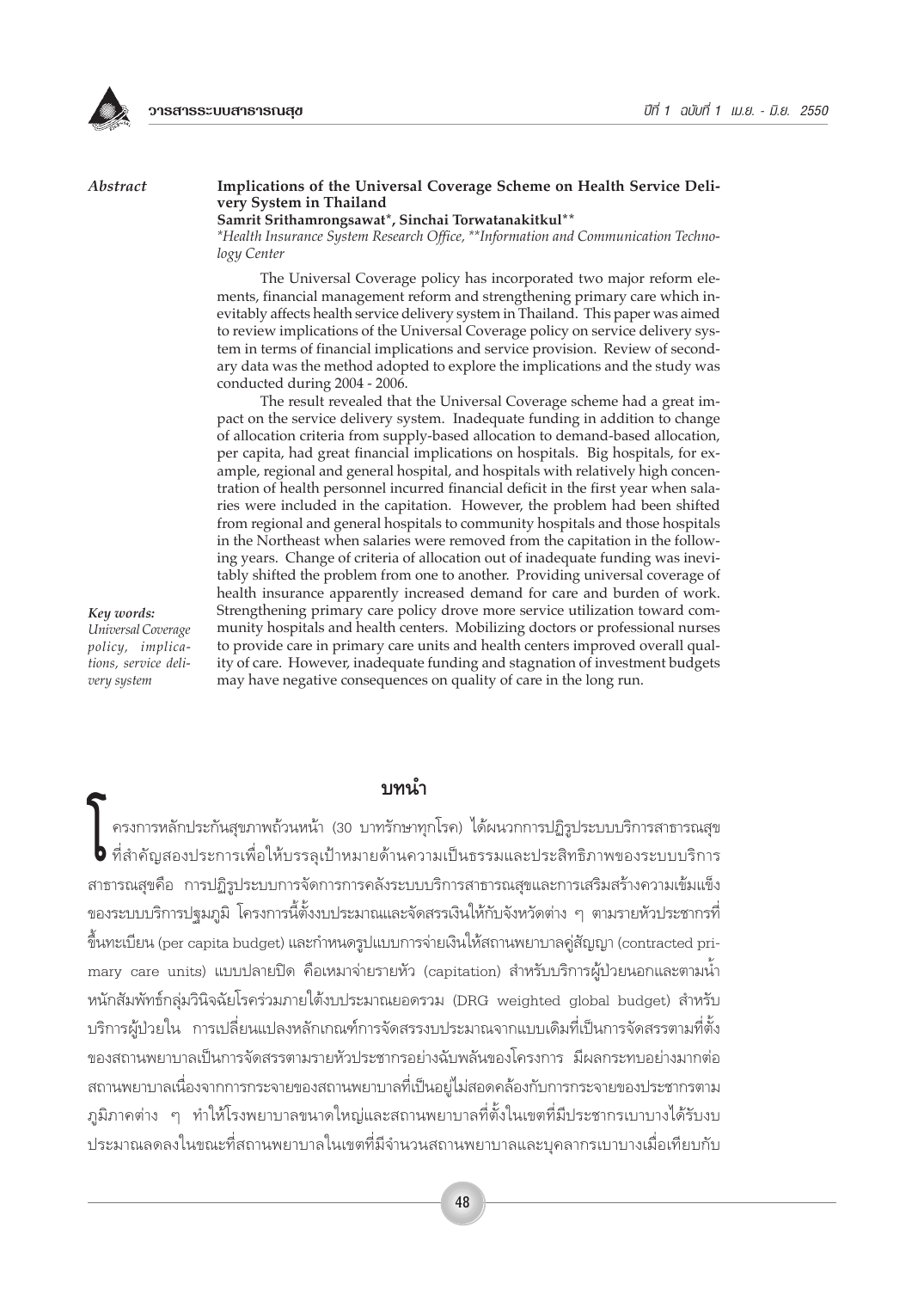้จำนวนประชากรได้รับงบประมาณเพิ่มขึ้นมาก สถานการณ์ดังกล่าวทรุดลงเมื่อโครงการนี้ได้รับงบประมาณไม่ ้ เพียงพอในการจัดบริการ การเปลี่ยนแปลงที่สำคัญอีกประการในโครงการนี้คือการพัฒนาระบบบริการปจุมภูมิ โดยกำหนดให้สถานพยาบาลคู่สัญญาทุกแห่งต้องจัดตั้งศูนย์สุขภาพชุมชน (Primary care unit; PCU) ตาม ้ มาตรฐานที่กำหนด 1 แห่งต่อประชากรที่ขึ้นทะเบียน 10,000 - 15,000 คน ทั้งนี้แนวคิดเรื่องเวชศาสตร์ ู้ ครอบครัวเป็นแนวคิดหลักในการพัฒนาระบบบริการสาธารณสุขปฐมภูมิ

ึ การให้หลักประกันสุขภาพอย่างถ้วนหน้า และการพัฒนาระบบบริการปฐมภูมิที่มีคุณภาพมาตรฐาน ้<br>เพื่อให้ประชาชนเข้าถึงได้สะดวกนั้นเป็นที่ยอมรับทั่วไปว่าเป็นประโยชน์ต่อประชาชนไทยทกคน อย่างไรก็ดี ำการดำเนินนโยบายภายใต้ข้อจำกัดทั้งด้านโครงสร้างระบบบริการที่เป็นอยู่และข้อจำกัดของงบประมาณจึงหลีก-ี่<br>เลี้ยงไม่ได้ที่จะมีผลกระทบต่อระบบบริการสาธารณสุขของไทยทั้งในด้านบวกและลบ การทบทวนผลกระทบที่ ี เกิดขึ้นต่อสถานพยาบาลจึงเป็นประโยชน์เพื่อการพัฒนาในระยะต่อไป จึงศึกษาโดยมีวัตถุประสงค์เพื่อ วิเคราะห์ผลกระทบของโครงการหลักประกันสุขภาพถ้วนหน้าต่อสถานะด้านการเงินและการจัดบริการของ สถานพยาบาล

# วิธีการศึกษา

ึ การวิเคราะห์ผลกระทบของนโยบายหลักประกันสุขภาพถ้วนหน้าต่อสถานพยาบาลในบทความนี้ ู้พิจารณาผลกระทบที่เกิดขึ้นกับสถานพยาบาลของกระทรวงสาธารณสุขในส่วนภูมิภาคเป็นหลักเนื่องจากสถาน พยาบาลกลุ่มนี้เป็นโครงสร้างหลักของระบบบริการสาธารณสุขไทยและดูแลประชากรภายใต้โครงการนี้ ประมาณร้อยละ 90

ระเบียบวิธีหลักที่ใช้ในการศึกษาคือการวิเคราะห์ข้อมูลจากแหล่งข้อมูลทุติยภูมิซึ่งประกอบด้วย เอกสารของโครงการ รายงานวิจัยที่เกี่ยวข้อง รายงานกิจกรรมและการเงินของสถานพยาบาล (0110 รง. 5) ปี 2545 - 2547 การสำรวจอนามัยและสวัสดิการของสำนักงานสถิติแห่งชาติช่วงก่อน (2544) และหลัง (2546) ำการมีนโยบายหลักประกันสุขภาพถ้วนหน้า และการสำรวจความคิดเห็นของผู้ให้บริการและประชาชนของ ี สำนักโพลต่าง ๆ ในปี 2546 และ 2547

# **ผลการศึก**ฯ∗า

ผลจากการศึกษาจะนำเสนอเป็นสองส่วนหลักด้วยกัน ส่วนแรกเป็นการสรุปสาระสำคัญของการปฏิรูป ้ระบบบริการสาธารณสขของโครงการหลักประกันสขภาพถ้วนหน้า และส่วนที่สองเป็นการวิเคราะห์ผลกระทบ ของโครงการต่อสถานพยาบาลด้านการเงินและการจัดบริการ

## 1. การปฏิรูประบบบริการสุขภาพภายใต้โครงการหลักประกันสุขภาพถ้วนหน้า

ี่ในการขยายหลักประกันสุขภาพถ้วนหน้านั้นหลีกเลี่ยงไม่ได้ที่ต้องมีการปฏิรูประบบบริการ สาธารณสุขร่วมด้วย เพื่อเพิ่มประสิทธิภาพของระบบบริการเพื่อให้งบประมาณที่มีจำกัดเพียงพอในการจัด ึบริการให้แก่ประชาชนทุกคน และเพื่อความยั่งยืนของโครงการในระยะยาว โครงการนี้ผนวกการปฏิรูปที่ สำคัญสองประการคือ การปฏิรูปการบริหารจัดการระบบการคลังสาธารณสุข และการพัฒนาระบบบริการปฐม-ฏมิ โดยมีรายละเอียดดังนี้

49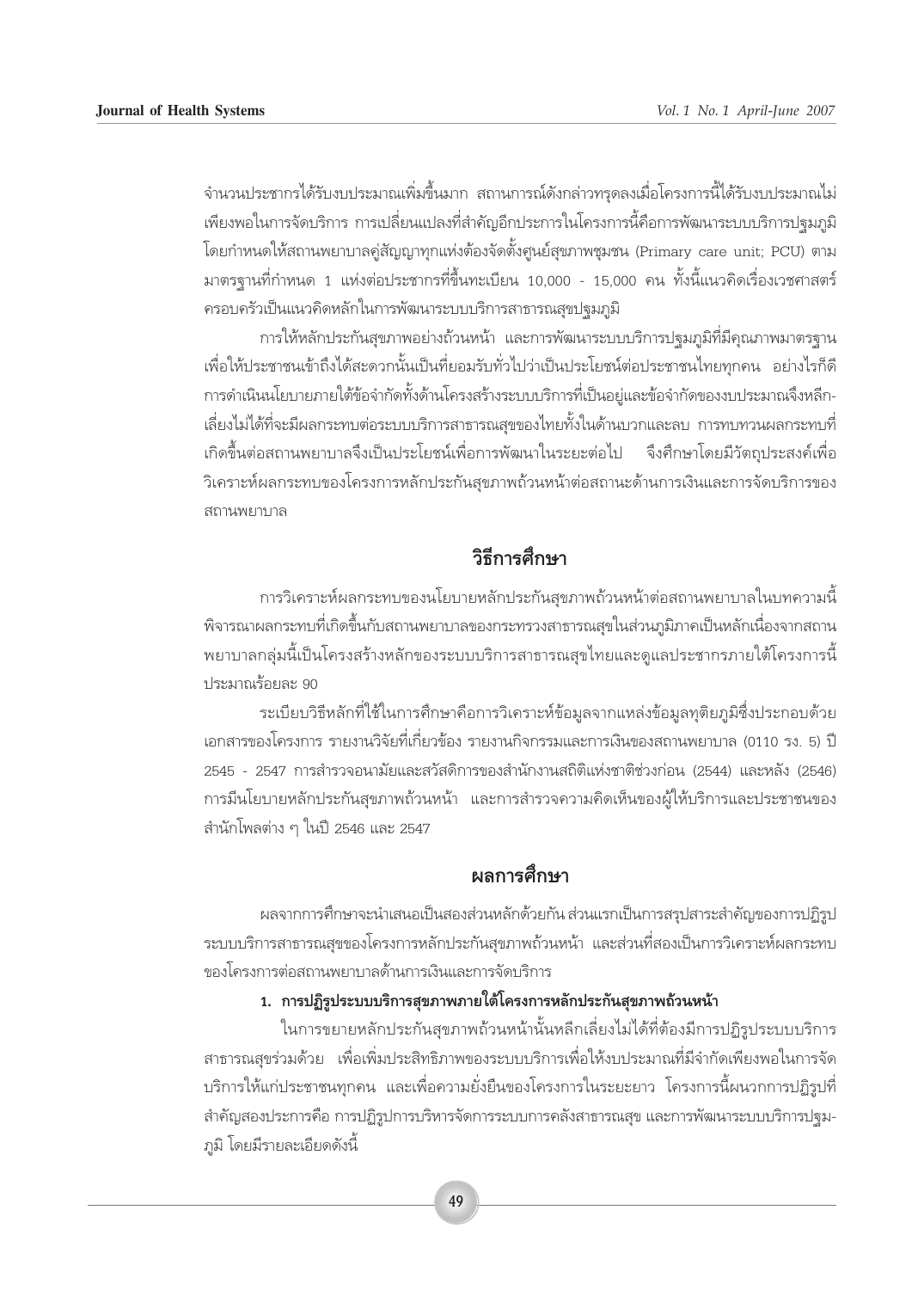

## 1.1 การปฏิรูปการบริหารจัดการระบบการคลังสาธารณสุข

โครงการนี้ได้รับงบประมาณสนับสนุนจากรัฐบาลในลักษณะเหมาจ่ายรายหัว โดยนักวิชาการ ์ คำนวณและกำหนดงบประมาณต่อหัวของโครงการปีแรก (2544 - 2545) ในอัตรา 1,202 บาท และรัฐบาล ียอมรับโดยไม่ต่อรอง ในการคำนวณอาศัยข้อมูลจากสองแหล่งดังนี้ (ก) อัตราการใช้บริการจากการสำรวจ ้อนามัยและสวัสดิการครัวเรือนของสำนักงานสถิติแห่งชาติปี 2539 (ไม่มีการปรับอัตราการใช้บริการตามการ ้เปลี่ยนแปลงของอุปสงค์และอุปทานต่อบริการสุขภาพที่เปลี่ยนไปจากปีที่สำรวจมาเป็นปีที่เริ่มดำเนินการ) โดย กำหนดให้การใช้บริการในสถานพยาบาลทุกประเภทของผู้ที่อยู่ภายใต้โครงการสวัสดิการประชาชนด้านรักษา ้พยาบาล บัตรประกันสุขภาพ 500 บาท และผู้ไม่มีหลักประกันสุขภาพใดๆเป็นอัตราการใช้บริการที่ควรจะเป็น ของโครงการ และ (ข) ข้อมูลต้นทุนต่อหน่วยการจัดบริการของสถานพยาบาลในระดับต่าง ๆ ในปี 2543 $^{\left( 1\right) }$ 

ิการได้มาซึ่งงบประมาณต่อหัวดังกล่าว กระทรวงสาธารณสุขต้องรวบรวมงบประมาณในส่วน ้ที่เกี่ยวข้องกับการจัดบริการส่วนบุคคลทั้งหมดที่เคยได้รับของโครงการต่าง ๆ เช่น โครงการสวัสดิการ ประชาชนด้านการรักษาพยาบาล โครงการบัตรประกันสุขภาพ และโครงการสาธารณสุขบางอย่าง เช่น โครงการสร้างเสริมภูมิคุ้มกันโรค งานอนามัยแม่และเด็ก งานวางแผนครอบครัว งานควบคุมป้องกันโรค เช่น วัณโรค โรคเรื้อน มาลาเรีย กามโรค โรคเอดส์ โครงการอนามัยโรงเรียน สุขศึกษา เป็นต้น รวมกับงบ-ประมาณในส่วนที่จะได้รับเพิ่มเติม ในปี 2546 ได้มีการเสนองบประมาณต่อหัวใหม่ในอัตรา 1,414 บาท โดย อาศัยข้อมูลการใช้บริการจากการสำรวจอนามัยและสวัสดิการครัวเรือน ปี 2544 ของสำนักงานสถิติแห่งชาติ และข้อมูลต้นทุนต่อหน่วยสถานพยาบาลในปีเดียวกัน<sup>(2)</sup> ขณะเดียวกันได้เปลี่ยนวิธีคำนวณและตั้งงบประมาณ ต่อหัวสำหรับบริการส่งเสริมสุขภาพป้องกันโรคจากเดิมที่ประมาณการว่าค่าใช้จ่ายด้านนี้เท่ากับร้อยละ 20 ของ ค่าใช้จ่ายด้าน ้รักษาพยาบาลและครอบคลุมเฉพาะประชากรภายใต้โครงการหลักประกันสุขภาพถ้วนหน้า เป็นการคำนวณต้นทุนตามลักษณะกิจกรรมใน 10 รูปแบบและครอบคลุมประชากรไทยทุกคนแต่ต้องปรับ ้เป็นงบรายหัวรวมในประชากรภายใต้โครงการหลักประกันสุขภาพถ้วนหน้าในอัตรา 206 บาทต่อคน<sup>(3)</sup> อย่างไร ก็ดึงบประมาณต่อคน 1,414 บาทนี้รัฐบาลไม่ยอมรับด้วยเหตุผลหลักคือ อัตราการใช้บริการด้านรักษา ้พยาบาลที่นำไปคำนวณเป็นอัตราที่รวมทั้งการใช้บริการที่ใช้สิทธิภายใต้โครงการและที่ไม่ได้ใช้สิทธิ เช่นไปใช้ ำเริการที่ลื่นและจ่ายเงินเองอัตราการใช้สิทธิ์ที่ได้รับการยอมรับหลังเจรจาร่วมกับหน่วยงานที่เกี่ยวข้องคือร้อยละ 80 สำหรับบริการผู้ป่วยนอก และร้อยละ 100 สำหรับบริการผู้ป่วยใน และปรับลดจากที่เสนอเป็น 1,308 บาท ้อย่างไรก็ดึงบประมาณต่อคนที่ได้รับในปี 2546 ยังคงเท่าเดิมคือ 1,202 บาทและอัตราใหม่ใช้ในปี 2547 ึงบประมาณต่อคนในปีถัด ๆ มาเพิ่มเป็น 1,396 บาทในปี 2548 และ 1,659 ในปี 2549<sup>(4)</sup> ทั้งนี้ในการเสนองบ ้ประมาณต่อคนในแต่ละปีนั้นมีคณะอนุกรรมการการเงินการคลังโครงการหลักประกันสุขภาพถ้วนหน้า ที่แต่ง ้ตั้งโดยคณะกรรมการหลัก-ประกันสุขภาพแห่งชาติเป็นผู้พิจารณาเสนอ และต้องผ่านความเห็นชอบจากคณะ ้กรรมการหลักประกันสุขภาพแห่งชาติ หลังจากนั้นก็ไปผ่านกระบวนการพิจารณาของสำนักงบประมาณต่อไป ้สำหรับงบประมาณต่อคนดังกล่าวได้มีการแบ่งเป็นส่วน ๆ ในแต่ละปีดังแสดงในตารางที่ 1

ในการจัดสรรงบประมาณและจ่ายเงินให้แก่สถานพยาบาลนั้น ในช่วงที่ผ่านมา (2546 - 2548/ ่ 9) ซึ่งเป็นสามปีแรกภายใต้บทเฉพาะกาลของพระราชบัญญัติหลักประกันสุขภาพแห่งชาติ สำนักงานหลัก-้ ประกันสุขภาพแห่งชาติต้องจัดสรรงบประมาณในส่วนของเครือข่ายสถานพยาบาลที่อยู่ภายใต้สังกัดสำนักงาน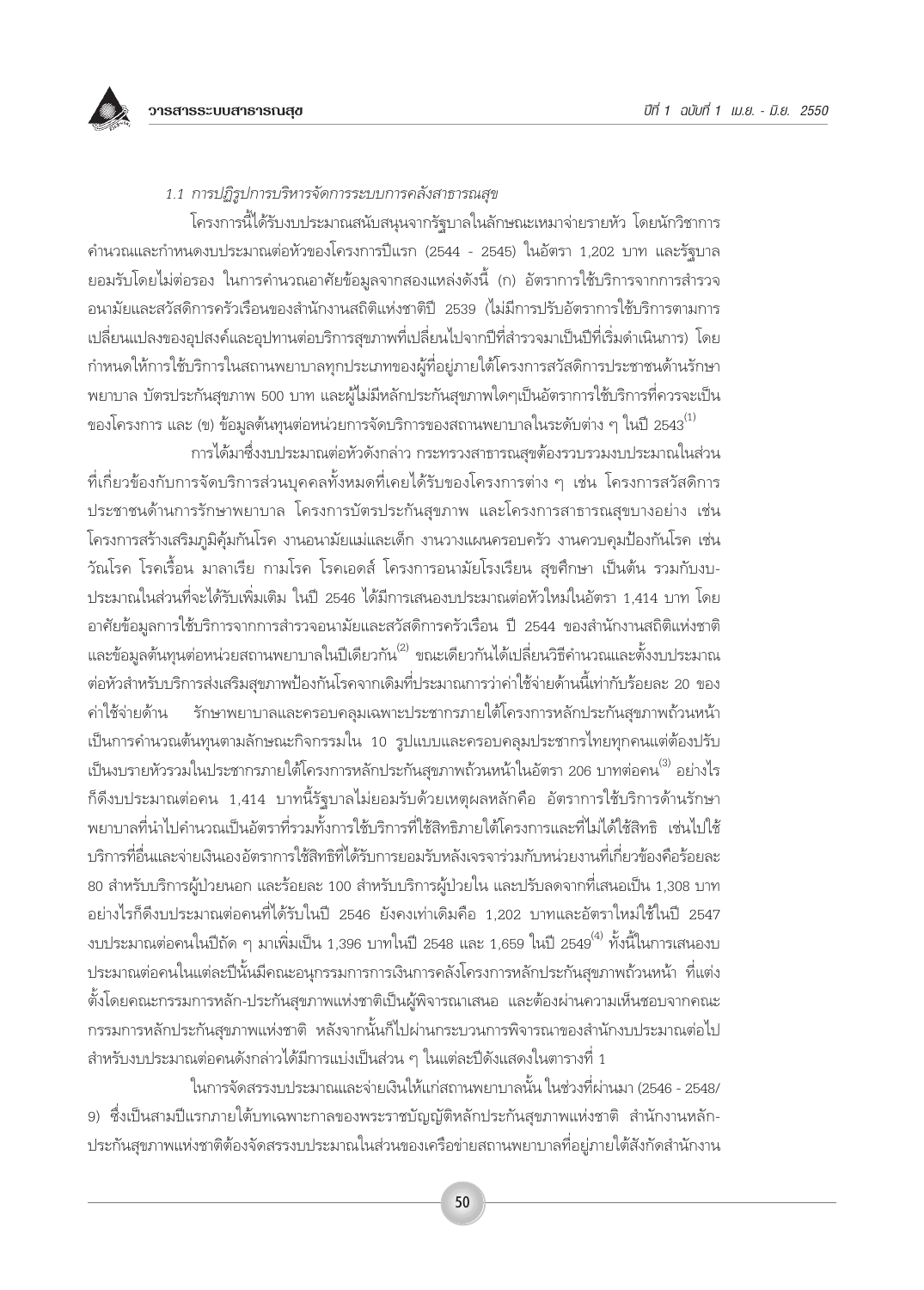| ประเภท                                    | 2545    | 2546    | 2547    | 2548           | 2549     |
|-------------------------------------------|---------|---------|---------|----------------|----------|
| 1. บริการผู้ป่วยนอก $(DP)^{1/2}$          | 574     | 574     | 488.2   | 533.01         | 585.11   |
| 2. บริการผู้ป่วยใน ${\rm (IP)}^{1/2}$     | 303     | 303     | 418.3   | 435.01         | 460.35   |
| 3. บริการส่งเสริมป้องกัน $(P\&P)^{1/2}$   | 175     | 175     | 206     | 210            | 224.89   |
| 4. บริการอุบัติเหตุ ฉุกเฉิน $(AE)^{2/3}$  | 25      | 25      | 19.7    | 24.73          | 52.07    |
| 5. บริการที่มีค่าใช้จ่ายสูง <sup>2/</sup> | 32      | 32      | 66.3    | 99.48          | 190.00   |
| 6. ระบบการเคลื่อนย้ายผู้ป่วย $^{3/}$      |         | 10      | 10      | 10             | 10       |
| 7. งบทดแทนการลงทุน <sup>4/</sup>          | 93.4    | 83.4    | 85      | 76.8           | 129.25   |
| 8. พื้นที่ทุรกันดาร <sup>5/</sup>         |         |         | 10      | $\overline{7}$ | 7.00     |
| 9. การชดเชยค่าเสียหายจากการรักษา          |         |         | 5       | 0.2            | 0.53     |
| ตามมาตรา $41^{6/}$                        |         |         |         |                |          |
| รวม                                       | 1,202.4 | 1,202.4 | 1,308.5 | 1,396.3        | 1,659.20 |

 $\overline{p}$  *คารางที่ 1* งบประมาณต่อคน หลักประกันสขภาพถ้วนหน้า ปี 2545 - 2549

**ที่มา:** คู่มือหลักประกันสุขภาพแห่งชาติ สำนักงานหลักประกันสุขภาพแห่งชาติ พ.ศ. 2549

**ฺ หมายเหตุ: <sup>บ′</sup>จัดสรรให้กับจังหวัดผ่านกระทรวงสาธารณสุขตามจำนวนประชากรที่ขึ้นทะเบียนเพื่อจัดสรรต่อให้กับสถานพยาบาลตั้ง<br>แต่เริ่มโครงการจนถึงปีงบประมาณ 2549** 

 $^{\prime\prime}$ บริหารจัดการที่สำนักงานหลักประกันสุขภาพแห่งชาติ สำหรับการตามจ่าย กรณีการใช้บริการอุบัติเหตุ ฉุกเฉิน นอก ์ จังหวัดที่ขึ้นทะเบียน และกรณีค่าใช้จ่ายสูงที่กำหนด<br><sup>3/</sup>จัดสรรให้กระทรวงสาธารณสุขในการพัฒนาระบบการเคลื่อนย้ายผู้ป่วย<br><sup>4/</sup>จัดสรรให้กับโรงพยาบาลในพื้นที่ทุรกันดาร<br><sup>6/</sup>กันไว้บริหารจัดการที่สำนักงานหลักประกันสขภาพแห่งชาติสำห

พยาบาลภายใต้โครงการ ตามมาตรา 41 ใน พรบ.หลักประกันสขภาพแห่งชาติ

ิปลัดกระทรวงสาธารณสุข (โรงพยาบาลศูนย์/ทั่วไป โรงพยาบาลชุมชน และสถานือนามัย) แก่กระทรวง สาธารณสฃเพื่อพิจารณาหลักเกณฑ์และดำเนินการจัดสรรเงินให้สำนักงานสาธารณสขจังหวัดเพื่อดำเนินการ จัดสรรให้สถานพยาบาลภายในสังกัดต่อไป ทั้งนี้สำนักงานหลักประกันสขภาพแห่งชาติจะทำหน้าที่ในการจ่าย ้เงินตรงให้กับสถานพยาบาลต่าง ๆ เมื่อพ้นบทเฉพาะกาลของพระราชบัญญัติดังกล่าวต่อไป

ในปีแรก (2545) นั้น กระทรวงสาธารณสขจัดสรรงบประมาณให้กับจังหวัดต่าง ๆ ในลักษณะ ้<br>เหมาจ่ายรายหัวในอัตราเดียวรวมเงินเดือน และได้มีการตั้งงบประมาณสำรองเพื่อความมั่นคงของระบบ บริการสุขภาพ (contingency fund) จำนวน 5,000 ล้านบาทเพื่อช่วยเหลือโรงพยาบาลที่ได้รับผลกระทบจาก ้รูปแบบการจัดสรรดังกล่าว ทั้งนี้โรงพยาบาลที่แสดงความจำนงต้องเสนอแผนการเพิ่มประสิทธิภาพในการ ้จัดบริการให้คณะกรรมการพิจารณาก่อน รูปแบบการจัดสรรงบประมาณได้รับการต่อต้านอย่างมาก จากโรง-พยาบาลและจังหวัดที่ได้รับผลกระทบเป็นเหตุให้กระทรวงสาธารณสุขต้องพิจารณาแยกเงินเดือนออกจาก งบประมาณเหมาจ่ายรายหัวในการจัดสรรในปีต่อมา (2546) แต่ยังคงจัดสรรให้จังหวัดต่าง ๆ ในลักษณะตาม จำนวนประชากรในอัตราเดียวที่ไม่รวมเงินเดือน สำหรับในปี 2547 นั้น ได้มีการปรับอัตราเหมาจ่ายรายหัวที่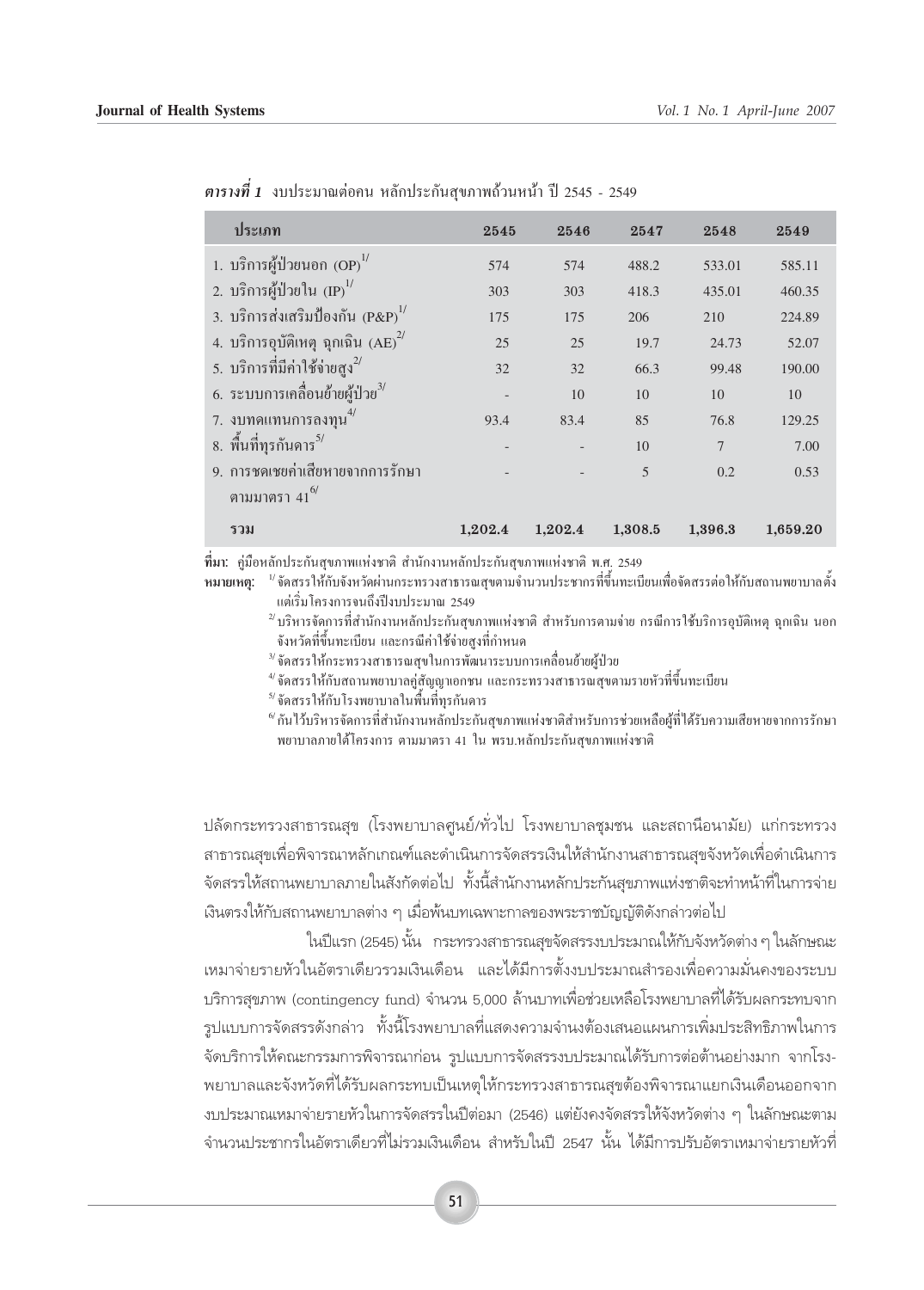

ไม่รวมเงินเดือนตามความสามารถของโรงพยาบาลในการหาเงินจากแหล่งอื่น ทั้งนี้เนื่องจากการหักเงินเดือน ้ออกจากงบประมาณเหมาจ่ายรายหัวในการจัดสรรเป็นประโยชน์กับโรงพยาบาลใหญ่ (โรงพยาบาลศูนย์/ทั่วไป) มากกว่าโรงพยาบาลเล็ก (โรงพยาบาลชุมชน) เนื่องจากโรงพยาบาลใหญ่มีสัดส่วนของเงินเดือนมากเมื่อเทียบ ้กับงบประมาณหลักประกันสุขภาพถ้วนหน้าทั้งหมดที่แต่ละแห่งได้รับ ขณะเดียวกันก็มีความสามารถในการ หาเงินจากแหล่งอื่นมากกว่าโรงพยาบาลชุมชน เช่น สวัสดิการข้าราชการและครอบครัวและประกันสังคม ้เนื่องจากโรงพยาบาลใหญ่มีสถานภาพที่ดีกว่าทั้งในด้านชื่อเสียง เครื่องมือ อุปกรณ์ และบุคลากรที่มีสมรรถนะ และยังเป็นโรงพยาบาลคู่สัญญาในระบบประกันสังคม ทำให้มีคนไปใช้บริการมากจึงมีรายได้จากแหล่งอื่น ๆ มากขึ้นด้วย โดยอัตราเหมาจ่ายรายหัวที่จัดสรรให้ โรงพยาบาลศูนย์เท่ากับ 300 บาท โรงพยาบาลทั่วไปเท่ากับ ี<br>410 บาท และ 490 บาทสำหรับโรงพยาบาลชมชน<sup>(5)</sup> สำหรับในปีงบประมาณ 2548 นั้นกระทรวงสาธารณสข ปรับอัตราการจัดสรรสำหรับโรงพยาบาลแต่ละแห่งตามปัจจัยด้านอายุ ความยากลำบากในการดำเนินงาน (พื้นที่ทุรกันดารและประชากรเบาบาง) และภาระงาน<sup>(6)</sup> และในปีงบประมาณ 2549 ก็ดำเนินการในลักษณะ เดียวกันแต่นำปัจจัยรายได้จากโครงการอื่นมาร่วมพิจารณาด้วย<sup>(7)</sup> แม้หน่วยในการคำนวณงบประมาณจะเป็น ุรายแห่งของสถานพยาบาล แต่ในการจัดสรรงบประมาณนั้นกระทรวงสาธารณสุขจัดสรรยอดรวมรายจังหวัด ให้กับสำนักงานสาธารณสุขจังหวัดต่าง ๆ เพื่อดำเนินการจัดสรรให้สถานพยาบาลภายใต้สังกัดของตนตาม หลักเกณฑ์ที่แต่ละจังหวัดกำหนดต่อไป

สำหรับรูปแบบการจ่ายเงินให้กับสถานพยาบาลนั้น ในปี 2545 กระทรวงสาธารณสุขให้ ้จังหวัดต่าง ๆ พิจารณาเลือกรูปแบบการตัดเงินเดือนว่าจะตัดที่ระดับจังหวัดหรือระดับอำเภอ และรูปแบบการ จ่ายเงินว่าจะจ่ายแบบเหมาจ่ายรายหัวรวมสำหรับทุกประเภทบริการ (inclusive capitation) หรือจะแยกจ่าย ้บริการผู้ป่วยนอกแบบเหมาจ่ายรายหัว และบริการผู้ป่วยในแบบน้ำหนักสัมพัทธ์กลุ่มวินิจฉัยโรคร่วมภายใต้ งบประมาณยอดรวม (exclusive capitation) ในปีถัดมา (2546) กระทรวงสาธารณสุขกำหนดให้ทุกจังหวัด ใช้รูปแบบในการจัดสรรเป็นแบบเดียวกัน คือ exclusive capitation เนื่องจากเกรงผลกระทบด้านลบของ inclusive capitation เนื่องจากมีการศึกษาพบว่าอัตราการป่วยตายของผู้ป่วยกล้ามเนื้อหัวใจตาย เฉียบพลันในโรงพยาบาลที่ใช้รูปแบบการจ่ายเงินแบบ inclusive capitation สูงกว่าในโรงพยาบาลที่มีการ จ่ายเงินแบบ exclusive capitation นอกจากนั้นอัตราการส่งต่อของโรงพยาบาลที่ใช้รูปแบบ exclusive capitation สูงกว่าของโรงพยาบาลที่ใช้ inclusive capitation<sup>(8)</sup> สำหรับอัตราการจ่ายบริการผู้ป่วยนอกและผู้ป่วย ในนั้น จังหวัดส่วนใหญ่กำหนดอัตราจ่ายเป็นอัตราเดียวไม่ปรับตามอัตราการป่วยและต้นทุนของการให้บริการ ้กับประชาชนแต่ละกลุ่มหรือแต่ละระดับของสถานพยาบาล ส่วนรูปแบบการจ่ายเงินระหว่างสถานพยาบาลใน แต่ละเครือข่ายนั้น แต่ละเครือข่ายมีอิสระในการกำหนดรูปแบบและอัตราการจ่าย อย่างไรก็ดีกระทรวง ้สาธารณสุขได้กำหนดให้ทุกเครือข่ายต้องจัดสรรเงินให้กับสถานีอนามัยอย่างเพียงพอในการจัดบริการทั้งใน ลักษณะงบประมาณพื้นฐานและตามปริมาณบริการ

1.2 การพัฒนาระบบบริการปฐมภูมิ (primary care)

โครงการนี้ต้องการให้สถานพยาบาลปฐมภูมิเป็นคู่สัญญาหลักในการจัดบริการด้วยเหตุผลหลัก ี สองประการ<sup>(9)</sup> คือ 1) สถานพยาบาลปจุมภูมิเป็นหน่วยบริการที่เหมาะสมสำหรับการให้บริการในลักษณะผสม ้ผสาน เบ็ดเสร็จ รอบด้าน และต่อเนื่อง 2) การมีสถานพยาบาลปฐมภูมิเป็นบริการด่านแรกในการให้บริการ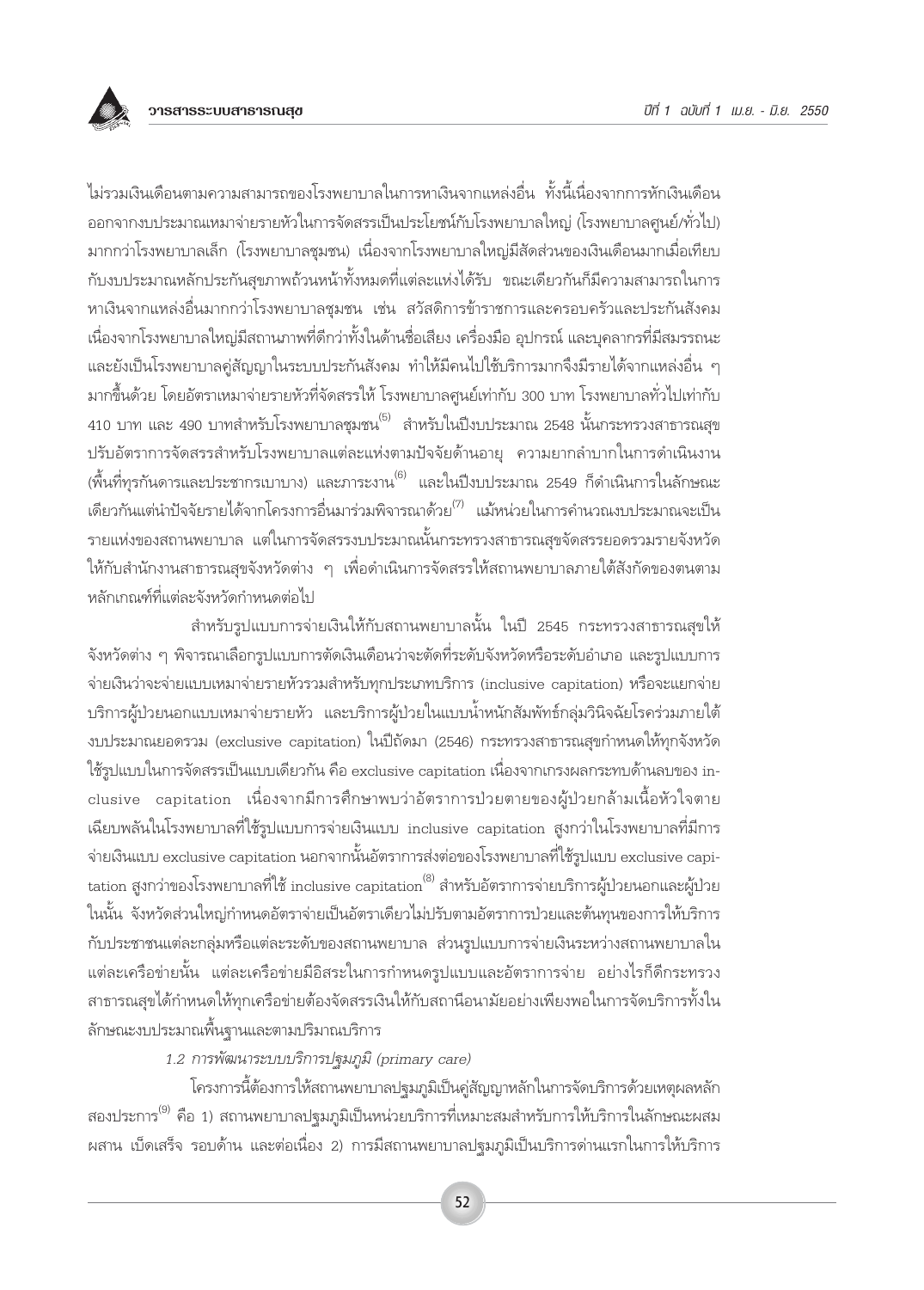้เป็นการเพิ่มประสิทธิภาพการใช้ทรัพยากรสาธารณสุข เนื่องจากปัญหาสุขภาพของประชาชนส่วนใหญ่สามารถ ้แก้ไขและดูแลได้ในระดับปฐมภูมิ โครงการนี้ต้องการปรับทิศทางการพัฒนาระบบบริการสุขภาพของไทย จาก ึ่ระบบการให้บริการในโรงพยาบาลที่เน้นการใช้เทคโนโลยีเป็นระบบบริการในระดับปจุมภูมิในชุมชนที่เน้นการ ์ ดูแลผู้ป่วยอย่างรอบด้านทั้งในด้านกาย จิตใจ สังคมและชุมชน

ือย่างไรก็ดี เนื่องจากการขาดสถานพยาบาลปฐมภูมิที่มีประสิทธิภาพทั้งในเขตเมืองและชนบท ู้ ทำให้โครงการนี้ต้องเลือกโรงพยาบาลเป็นคู่สัญญาหลักในการให้บริการ แต่กำหนดให้โรงพยาบาลคู่สัญญา ู้ต้องจัดตั้ง หน่วยบริการปจุมภูมิหรือศูนย์สุขภาพชุมชนในส่วนของกระทรวงสาธารณสุขตามมาตรจานที่กำหนด ี่ โดยในปีแรกของโครงการนั้น กระทรวงสาธารณสุขกำหนดให้ทุกโรงพยาบาลต้องจัดตั้งศูนย์สุขภาพชุมชนขึ้น ้อย่างน้อยสองแห่ง คือหนึ่งแห่งในตำบลที่ตั้งของโรงพยาบาลและอีกหนึ่งแห่งในเขตนอกตำบลที่ตั้งของตน โรงพยาบาลส่วนใหญ่เลือกตั้งศูนย์สุขภาพชุมชนเป็นหน่วยแยกจากแผนกผู้ป่วยนอกแต่ตั้งอยู่ในบริเวณโรง-ู พยาบาลในเขตตำบลที่รับผิดชอบ แต่มีบางแห่งเลือกตั้งศูนย์สุขภาพชุมชนในชุมชนหนาแน่นนอกโรงพยาบาล ้ เช่นในเขตแหล่งเศรษฐกิจหรือตลาด (กรณีที่โรงพยาบาลตั้งนอกเขตชุมชนหนาแน่น) ในการจัดบริการโรง-พยาบาลชุมชนส่วนใหญ่ให้พยาบาลวิชาชีพเป็นผู้ปฏิบัติงานหลักในศูนย์สุขภาพชุมชน(เนื่องจากขาดแคลนแพทย์) ู้ในขณะที่โรงพยาบาลจังหวัดส่วนใหญ่ใช้แพทย์เฉพาะทางเวียนออกไปให้บริการ (เนื่องจากแพทย์ส่วนใหญ่ใน โรงพยาบาลจังหวัดเป็นแพทย์เฉพาะทาง)

สำหรับในตำบลนอกเขตที่ตั้งของโรงพยาบาลนั้น โรงพยาบาลส่วนใหญ่ยกระดับสถานี ือนามัยขึ้นเป็นศูนย์สุขภาพชุมชนโดยมีพยาบาลหรือแพทย์เวียนออกไปให้บริการ โรงพยาบาลจังหวัดส่วน ใหญ่จัดบริการในลักษณะให้มีทีมแพทย์เฉพาะทางและพยาบาลหมุนเวียนออกไปให้บริการในวันราชการหรือ เป็นบางวัน สำหรับโรงพยาบาลชุมชนส่วนใหญ่ให้พยาบาลหมุนเวียนกันออกไปให้บริการโดยมีแพทย์นิเทศงาน นอกจากนั้นในบางศูนย์สุขภาพชุมชนมีพยาบาลประจำเป็นผู้ให้บริการ มีการส่งผู้ป่วยโรคความดันโลหิตสูง ้ และเบาหวานที่ไม่มีภาวะแทรกซ้อนและควบคุมอาการได้ดีจากโรงพยาบาลให้ไปรับบริการที่ศูนย์สุขภาพชุมชน

### ึ 2. ผลกระทบของโครงการต่อสถานพยาบาลและผู้ให้บริการ

การให้หลักประกันสุขภาพแก่ประชาชนอย่างถ้วนหน้าผนวกกับการปฏิรูประบบบริการสุขภาพดัง  $^{\prime\prime}$ ได้กล่าวข้างต้นหลีกเลี่ยงไม่ได้ที่จะมีผลกระทบต่อระบบบริการทั้งในด้านการเงินและการจัดบริการตามงบ-ึ ประมาณที่จำกัด นอกจากนั้นหลักเกณฑ์การจัดสรรที่ปรับเปลี่ยนไปแต่ละปีย่อมมีผลต่อสถานพยาบาลที่ทั้ง  $\,$ ได้ประโยชน์และเสียประโยชน์ในด้านการเงิน ขณะเดียวกันการให้หลักประกันสขภาพอย่างถ้วนหน้าเป็นการ ้เพิ่มอุปสงค์ต่อบริการประกอบกับการปฏิรูประบบการจัดบริการย่อมมีผลกระทบต่อภาระงานและ ้ ประสิทธิภาพของระบบโดยรวม ดังรายละเอียดต่อไปนี้

2.1 ผลกระทบด้านการเงิน

ื่ผลกระทบของโครงการหลักประกันสุขภาพถ้วนหน้าต่อสถานพยาบาลด้านการเงินเกิดจาก ิปัจจัยหลักสองประการคือ 1) การได้รับงบประมาณต่อหัวที่ไม่เพียงพอและ 2) หลักเกณฑ์การจัดสรรงบ-ประมาณตามรายหัว ดังรายละเอียดต่อไปนี้

2.1.1 การได้รับงบประมาณไม่เพียงพอ

์ โครงการนี้ถูกวิพากษ์ว่าได้รับงบประมาณไม่เพียงพอโดยเฉพาะสำหรับบริการผู้ป่วยใน<sup>(10)</sup>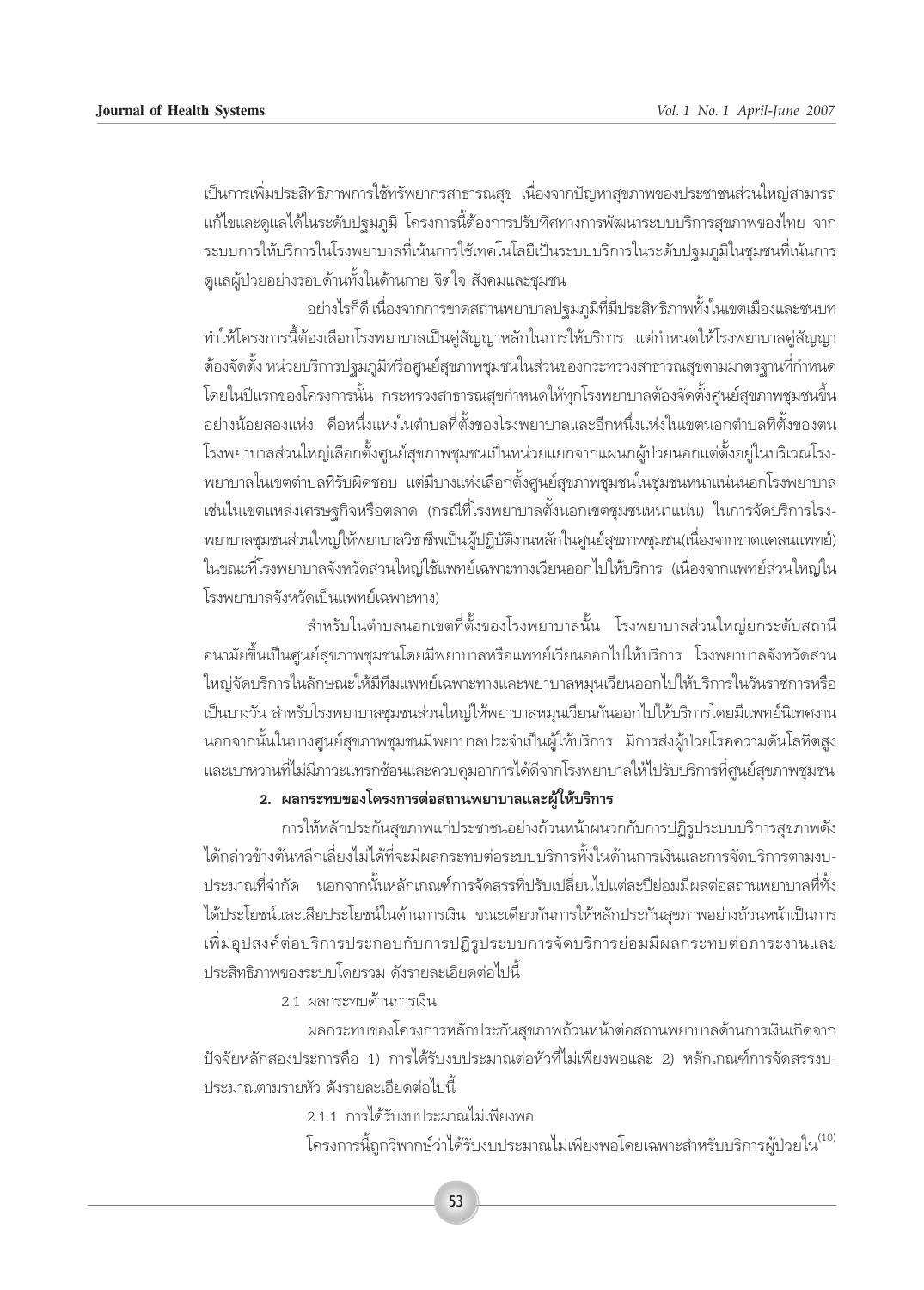เนื่องจากการกำหนดงบประมาณใช้อัตราการใช้บริการปี 2539 โดยไม่มีการปรับเพิ่มตามโครงสร้างอาย ้ประชากรที่เพิ่มขึ้น เทคโนโลยีการแพทย์ใหม่ที่มีราคาแพง และการเข้าถึงบริการที่ดีขึ้นระหว่างปี 2539 - 2544 เมื่อคำนวณใหม่โดยใช้ข้อมูลการใช้บริการปี 2544 และข้อมูลต้นทุนต่อหน่วยการให้บริการของสถานพยาบาล ระดับต่าง ๆ พบว่า ต้นทุนการให้บริการผู้ป่วยภายใต้โครงการดังกล่าวต่อหัวในปี 2544-2545 นั้นสูงกว่างบ-ประมาณต่อหัวที่ได้รับจริงประมาณ 212 บาท<sup>(2)</sup> จากข้อมูลแนวโน้มรายจ่ายกระทรวงสาธารณสุขสำหรับบริการ ้ผู้ป่วยนอก ผู้ป่วยใน และการลงทุน ระหว่างปี 2537 - 2547 (รูปที่ 1) พบว่าในปี 2545 ซึ่งเป็นปีแรกที่ โครงการดำเนินงานเต็มพื้นที่ รายจ่ายบริการผู้ป่วยนอกเพิ่มขึ้นร้อยละ 59 ของปีที่ผ่านมา จาก 17,077 ล้านบาท เป็น 27,111 ล้านบาท รายจ่ายสำหรับบริการผู้ป่วยในเพิ่มขึ้นเล็กน้อยเพียงร้อยละ 9 จาก 13,814 ล้านบาท เป็น 15.090 ล้านบาท ส่วนรายจ่ายรวมปี 2546 กลับลดลงเนื่องจากการลดลงของงบประมาณสำรองเพื่อความ ้มั่นคงของระบบบริการสุขภาพ จาก 5,000 ล้านบาทในปีแรกเหลือเพียง 500 ล้านบาทในปีที่สอง ส่วนปี 2547 รายจ่ายบริการผู้ป่วยในเพิ่มขึ้นเนื่องจากการปรับเพิ่มงบเหมาจ่ายรายหัวสำหรับบริการผู้ป่วยในและลดลง ้สำหรับบริการผู้ป่วยนอก ดังแสดงในตารางที่ 1 ข้อน่าสังเกตคือรายจ่ายด้านการลงทุนลดลงอย่างมากตั้งแต่ เกิดภาวะวิกฤตเศรษฐกิจและยังคงระดับที่ต่ำมาตลอด

## 2.1.2 หลักเกณฑ์การจัดสรรงบประมาณ

การเปลี่ยนแปลงหลักเกณฑ์การจัดสรรเงินอย่างฉับพลันในปีแรกจากตามการกระจายของ สถานพยาบาลเป็นตามการกระจายของประชากรทำให้ขาดความสมดุลระหว่างเงินกับคน กล่าวคือ จังหวัดและ โรงพยาบาลที่มีจำนวนบุคลากรมากกว่าเมื่อเทียบสัดส่วนกับจำนวนประชากรได้รับงบประมาณดำเนินการรวม เงินเดือนลดลง เช่นจังหวัดในภาคกลางและโรงพยาบาลจังหวัด ในขณะที่จังหวัดที่มีจำนวนบุคคลากรน้อยกว่า เมื่อเทียบจำนวนประชากรได้รับงบประมาณเพิ่มขึ้น เช่นในภาคอีสานและโรงพยาบาลชุมชน แต่เมื่อมีการหัก เงินเดือนออกจากงบประมาณรายหัวก่อนจัดสรรให้จังหวัดตามรายหัวประชากรพบว่าผลกระทบเกิดขึ้นใน







54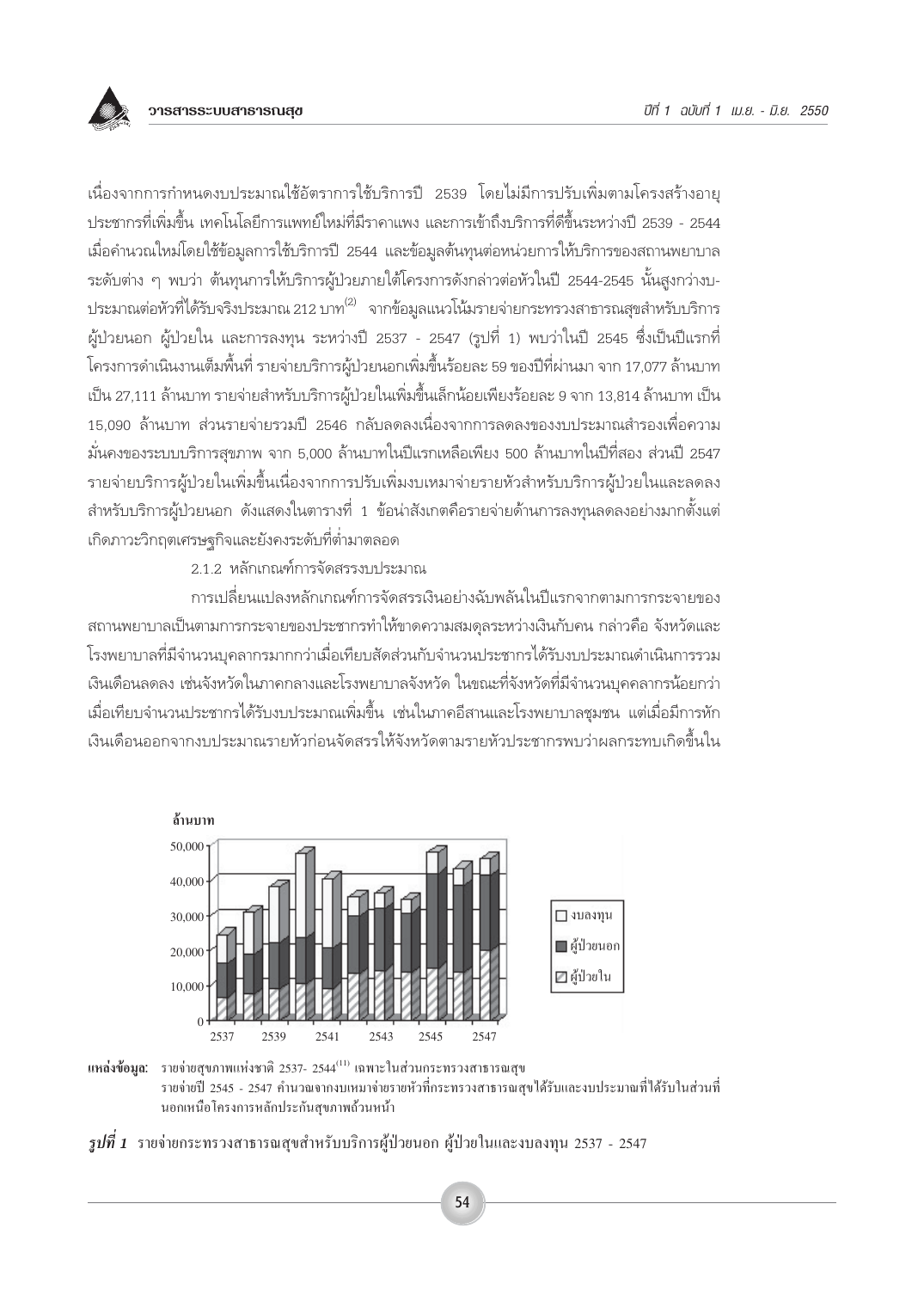้ทิศทางตรงข้ามกับการรวมเงินเดือนดังแสดงในรปที่ 2

โรงพยาบาลจังหวัดส่วนใหญ่คือร้อยละ 60 โดยเฉลี่ย ประสบกับปัญหาการขาดสภาพคล่อง ้ด้านการเงินในปีแรกของโครงการยกเว้นในภาคอีสานซึ่งมีเพียงร้อยละ 10 ของโรงพยาบาลจังหวัดในภาคนี้ที่ ประสบปัญหาดังกล่าว ในขณะที่ร้อยละ 16 ของโรงพยาบาลชุมชนโดยเฉลี่ยประสบกับปัญหาการขาดสภาพ ้คล่องยกเว้นในภาคอีสานมีเพียงร้อยละ 3 ของโรงพยาบาลชุมชนในภาคนี้ที่มีปัญหาดังกล่าว

ในปีที่สองนั้นเมื่อมีการแยกเงินเดือนออกไปจากงบเหมาจ่ายรายหัวและจัดสรรงบดำเนินการ ์ที่ไม่รวมเงินเดือนให้กับจังหวัดต่างๆในอัตราเท่ากันพบว่า โรงพยาบาลจังหวัดเกือบทกแห่งในทุกภาคไม่มี ้ปัญหาด้านการเงิน สำหรับโรงพยาบาลชุมชนพบว่ามีจำนวนโรงพยาบาลที่มีปัญหาด้านการขาดสภาพคล่องเพิ่ม ขึ้นในภาคอีสาน (จากร้อยละ 3 เป็นร้อยละ 27) ในขณะที่มีจำนวนโรงพยาบาลที่มีปัญหาเดียวกันในภาคกลาง ้และภาคใต้ลดลงและคงที่ในภาคเหนือ สาเหตุที่มีจำนวนโรงพยาบาลชุมชนที่มีปัญหาการขาดสภาพคล่องเพิ่ม ขึ้นในปีที่สองสันนิษฐานว่าอาจจะเกิดจากภาระค่าใช้จ่ายที่เพิ่มขึ้นจากการขยายการให้บริการในศูนย์สุขภาพ ้ชุมชนจำนวนมากในปีแรกและเมื่อได้รับงบประมาณลดลงในปีที่สองทำให้มีปัญหาดังกล่าว อย่างไรก็ดีการ ปรับอัตราการจัดสรรรายหัวตามความสามารถการหารายได้จากแหล่งอื่นของโรงพยาบาลในปีที่สามดูเหมือน ้ยังไม่สามารถแก้ปัญหาได้เนื่องจากพบว่ามีจำนวนโรงพยาบาลที่มีปัญหาด้านการขาดสภาพคล่องเพิ่มขึ้นในปีที่ สามทั้งโรงพยาบาลจังหวัดและโรงพยาบาลชุมชน (รูปที่ 2)

การหารายได้จากแหล่งอื่นเพิ่มเติมเป็นมาตรการสำคัญอย่างหนึ่งในการผ่อนคลายปัญหาโดย ้เฉพาะสำหรับโรงพยาบาลที่มีศักยภาพในการหารายได้จากแหล่งอื่นโดยเฉพาะโรงพยาบาลจังหวัด เช่น สวัสดิการข้าราชการ และประกันสังคม การเพิ่มรายได้จากสวัสดิการข้าราชการสามารถทำได้ง่ายอันเนื่องจาก



แหล่งข้อมูล: กระทรวงสาธารณสุข

 $\,$ รูปที่ 2  $\,$  จำนวนโรงพยาบาลที่มีปัญหาด้านการเงินและได้รับการช่วยเหลือจากกองทุนเพื่อความมั่นคงระหว่างปี $2$ 545  $\,$ - 2547 จำแนกตามประเภทโรงพยาบาลและภาค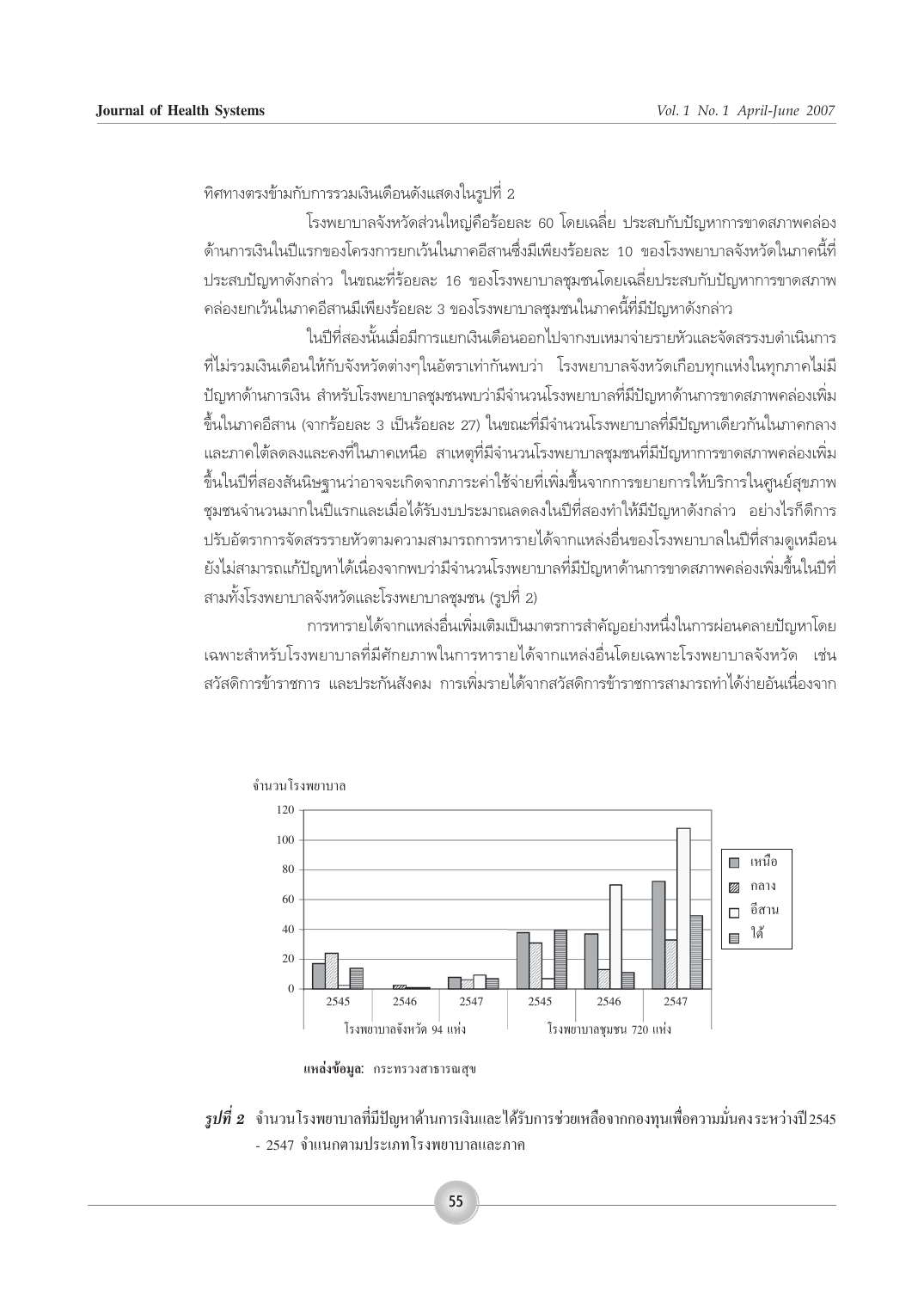



<sup>ี</sup> รูปที่ **3** รายจ่ายสวัสดิการข้าราชการ ระหว่างปี 2537 - 2546 (ล้านบาท ราคาปีปัจจุบัน) และจำนวนผู้มีสิทธิ (ถ้านคน)

รูปแบบการจ่ายเงินตามปริมาณบริการที่ไม่มีการควบคุม ทำให้โรงพยาบาลสามารถเพิ่มรายได้ทั้งจากการขึ้น ี ราคาและปริมาณบริการที่ให้กับคนไข้ตามสิทธิดังกล่าว รายจ่ายสวัสดิการรักษาพยาบาลข้าราชการนั้นเพิ่มขึ้น ้อย่างรวดเร็วดังแสดงในรูปที่ 3 รายจ่ายตามสิทธินี้เพิ่มขึ้นในอัตราเฉลี่ยร้อยละ 13 ต่อปีระหว่างปี 2537- 2541 และร้อยละ 10 ต่อปีระหว่างปี 2542 - 2546 ในขณะที่จำนวนผู้มีสิทธินี้ลดลงในอัตราเฉลี่ยร้อยละ 1.6 ต่อปี ในระหว่างปี 2539 - 2546 อันเนื่องมาจากนโยบายของรัฐบาลในการเพิ่มประสิทธิภาพและลดกำลังคนภาครัฐ การเพิ่มรายได้จากประกันสังคมเป็นอีกหนทางหนึ่ง แต่ทำได้จำกัดกว่าสวัสดิการข้าราชการ

เนื่องจากมีรูปแบบการจ่ายเงินเป็นแบบเหมาจ่ายรายหัว ดังนั้นการเพิ่มรายได้ทำได้โดยเพิ่มจำนวนผู้ประกันตน ้ที่ขึ้นทะเบียนกับโรงพยาบาลเป็นหลัก อย่างไรก็ดีอัตราเหมาจ่ายรายหัวของประกันสังคมก็สร้างแรงจูงใจได้ดี ้กว่าเนื่องจากมีอัตราการใช้บริการค่อนข้างต่ำเมื่อเทียบกับหลักประกันสุขภาพถ้วนหน้า การประกันสุขภาพ แรงงานต่างด้าวเป็นรายได้อีกแหล่งหนึ่งคล้ายคลึงกับประกันสังคมแต่เฉพาะโรงพยาบาลที่อยู่ในพื้นที่ที่มี แรงงานต่างด้าวมากเท่านั้นถึงมีรายได้จากแหล่งนี้ โดยทั่วไปโรงพยาบาลใหญ่ที่มีแพทย์เฉพาะทาง มีเครื่องมือ ้แพทย์และเทคโนโลยีที่ทันสมัยจึงดึงดูดให้คนที่สามารถเลือกสถานพยาบาลได้ไปใช้บริการมาก ทำให้มี ้ศักยภาพในการหารายได้จากแหล่งอื่นมากกว่าโรงพยาบาลเล็กอย่างโรงพยาบาลชุมชน นี่เป็นเหตุผลหลักที่ กระทรวงสาธารณสุขปรับอัตราเหมาจ่ายรายหัวที่ไม่รวมเงินเดือนตามระดับของโรงพยาบาลในปี 2547

้มาตรการอื่น ๆ ที่โรงพยาบาลใช้ในการแก้ปัญหาคือ การชะลอการจ่ายหนี้ค่ายาและค่ารักษา ้ออกไป การลดรายจ่าย เช่น ควบคุมและจำกัดการสั่งจ่ายยาเฉพาะในบัญชียาหลักแห่งชาติแก่ผู้ป่วยในหลัก-ประกันสุขภาพถ้วนหน้า การใช้ยาชื่อสามัญและยาที่ผลิตภายในประเทศแทนยาที่นำเข้า การปรับลดจำนวนเจ้า-หน้าที่ปฏิบัติงานนอกเวลาให้เหมาะสมกับปริมาณงาน การตัดลดรายจ่ายที่ไม่เกี่ยวข้องกับการจัดบริการ ้ทางการแพทย์โดยตรง รวมไปถึงการชะลอการลงทุนระยะยาวออกไป ทั้งในด้านเครื่องมือแพทย์ สิ่งก่อสร้าง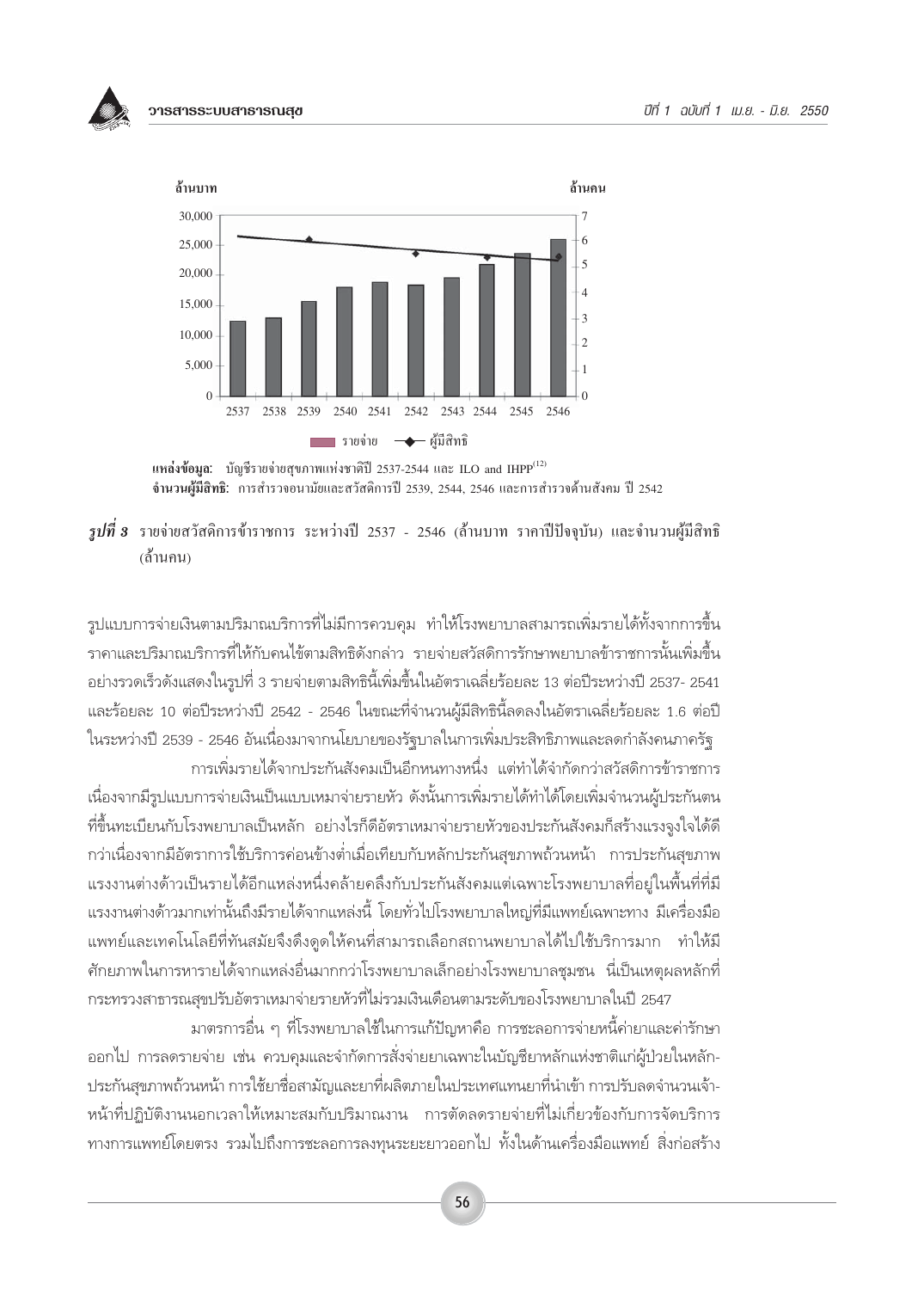และการฝึกอบรม<sup>(13-15)</sup>

2.2 ผลกระทบต่อระบบบริการสาธารณสุข

หลักประกันสุขภาพถ้วนหน้ามีผลกระทบต่อระบบบริการสาธารณสุขหลายประการด้วยกัน เช่นการเพิ่มปริมาณและภาระงานจากการให้หลักประกันสุขภาพแก่ประชาชนทุกคน การพัฒนาระบบบริการ ปฐมภูมิทำให้ระบบการจัดบริการและคุณภาพบริการดีขึ้น มีการใช้บริการที่สถานพยาบาลระดับต้นเพิ่มขึ้น ภาระงานที่เพิ่มขึ้นก็อาจเป็นสาเหตุหนึ่งที่ทำให้มีการลาออกของแพทย์เพิ่มขึ้นในช่วงที่ผ่านมา ความแตกต่าง ของรูปแบบและอัตราการจ่ายของระบบประกันสุขภาพต่าง ๆ ที่มีก็อาจทำให้มีการเลือกปฏิบัติในการให้บริการ ้กับประชาชนที่อยู่ภายใต้สิทธิประโยชน์ด้านประกันสุขภาพต่าง ๆ

2.2.1 ภาระงานเพิ่มขึ้น

โดยหลักเศรษจุศาสตร์นั้นการให้หลักประกันสุขภาพเป็นการลดสิ่งกีดกั้นด้านการเงินในการ เข้าถึงบริการความต้องการหรืออุปสงค์ของประชาชนต่อบริการจึงเพิ่มขึ้นเละมีผลให้ภาระงานของเจ้าหน้าที่เพิ่มขึ้น กว่าร้อยละ 70 ของเจ้าหน้าที่สาธารณสุขรายงานว่าภาระงานเพิ่มขึ้นจากนโยบายดังกล่าว<sup>(16)</sup> เมื่อเปรียบเทียบ อัตราการใช้บริการผู้ป่วยนอกและผู้ป่วยในระหว่างปี 2544 (ก่อนมีโครงการ) และ 2546 (หลังมีโครงการ) จาก การสำรวจอนามัยและสวัสดิการของสำนักงานสถิติแห่งชาติพบว่า อัตราการใช้บริการผู้ป่วยนอกในช่วงระยะ เวลาดังกล่าวเพิ่มขึ้นร้อยละ 25 ในขณะที่การดูแลตนเอง รวมการซื้อยากินเอง สมุนไพร และแพทย์แผนไทย ลดลง การใช้บริการผู้ป่วยในเพิ่มขึ้นร้อยละ 9 ดังแสดงในตารางที่ 2

่ 2.2.2 ระบบบริการและคุณภาพบริการที่สถานพยาบาลปฐมภูมิดีขึ้น

การยกระดับสถานีอนามัยเป็นศูนย์สุขภาพชุมชน โดยมีแพทย์และหรือพยาบาลวิชาชีพ หมุนเวียนหรือปฏิบัติงานประจำทำให้คุณภาพบริการทางการแพทย์ดีขึ้น รูปแบบการจัดสรรเงินแบบเหมาจ่าย รายหัว (capitation) ทำให้มีงบประมาณไปยังสถานีอนามัยและศูนย์สุขภาพชุมชนเพิ่มมากขึ้น การมีงบ-ิ ประมาณเพิ่มขึ้นทำให้สามารถจัดหา ยา และเครื่องมือแพทย์ต่าง ๆ และสิ่งอำนวยความสะดวกต่าง ๆ ให้มี ิ ความพร้อมมากขึ้น ขณะเดียวกันก็สามารถเพิ่มเวลาในการให้บริการเป็นนอกเวลาราชการและวันหยุด ดังนั้น นโยบายนี้มีผลให้ระบบการให้บริการและคุณภาพบริการของสถานพยาบาลระดับต้นซึ่งอยู่ใกล้ชิดกับประชาชนดี  $\frac{2}{9|91}(15,17)$ 

่ 2.2.3 สัดส่วนการใช้บริการที่สถานพยาบาลระดับต้นเพิ่มขึ้น

ภายหลังการมีหลักประกันสุขภาพถ้วนหน้าพบว่า สัดส่วนการใช้บริการผู้ป่วยนอกที่โรง-้พยาบาลศูนย์/ทั่วไปและโรงพยาบาลตติยภูมิลดลงแต่เพิ่มขึ้นที่โรงพยาบาลชุมชน และสถานีอนามัย/ศูนย์-์สุขภาพชุมชน (ตารางที่ 2) สัดส่วนที่เพิ่มขึ้นอาจเกิดจากระบบบริการและคุณภาพบริการของสถานพยาบาลดัง ึกล่าวที่ดีขึ้น สัดส่วนการใช้บริการที่ระดับโรงพยาบาลชุมชนที่เพิ่มขึ้นส่วนหนึ่งอาจเป็นเพราะรูปแบบการจ่าย เงินแบบเหมาจ่ายรายหัวทำให้ผู้มีสิทธิต้องมารับบริการที่โรงพยาบาลที่ขึ้นทะเบียนก่อนเป็นด่านแรกและต้อง ผ่านระบบการส่งต่อในการไปรับบริการที่โรงพยาบาลระดับสูงขึ้น สำหรับบริการผู้ป่วยในก็พบว่าสัดส่วนผู้ป่วย ในของโรงพยาบาลชมชนเพิ่มขึ้นซึ่งอาจเป็นได้จากหลายปัจจัย ประการแรกคือประชาชนเข้าถึงบริการได้ดีขึ้น จากสิ่งกีดกั้นการเข้าถึงบริการด้านการเงินลดลงจากการให้หลักประกันสุขภาพถ้วนหน้าเอง ภาระค่าใช้จ่ายใน การไปรับบริการที่โรงพยาบาลชุมชนของประชาชนในชนบทนั้นถูกกว่าการไปรับบริการที่โรงพยาบาลจังหวัด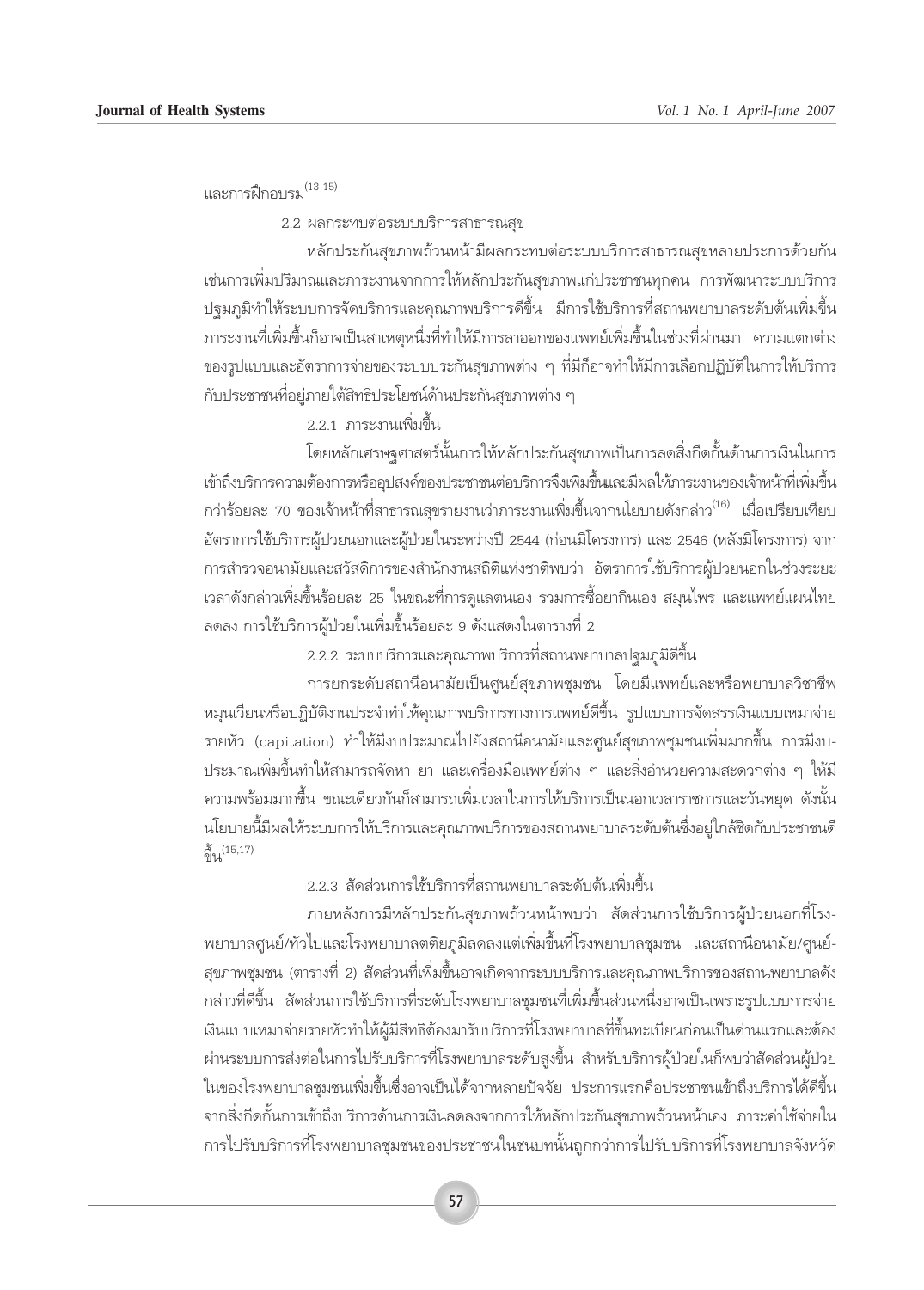

|                                               | บริการผู้ป่วยนอก |       |       | บริการผู้ป่วยใน |  |
|-----------------------------------------------|------------------|-------|-------|-----------------|--|
|                                               | 2544             | 2546  | 2544  | 2546            |  |
| อัตราการป่วย (ครั้ง/คน/ปี)                    | 4.101            | 4.96  | 0.076 | 0.083           |  |
| พฤติกรรมแสวงหาบริการในการป่วยครั้งสุดท้าย (%) |                  |       |       |                 |  |
| - ไม่ทำอะไร                                   | 5.1              | 5.2   |       |                 |  |
| - ซื้อสมุนไพร แผนโบราณ แผนปัจจุบัน            | 25.2             | 21.8  |       |                 |  |
| - สถานีอนามัย/ศูนย์สุขภาพชุมชน                | 22.3             | 26.2  |       |                 |  |
| - โรงพยาบาลชุมชน                              | 14.2             | 22.0  | 30.0  | 54.4            |  |
| - โรงพยาบาลจังหวัดและตติยภูมิ                 | 18.4             | 8.8   | 59.0  | 35.9            |  |
| - คลินิกเอกชน                                 | 12.1             | 12.3  |       |                 |  |
| - โรงพยาบาลเอกชน                              | 2.8              | 2.6   | 11.0  | 9.7             |  |
| อัตราการใช้สถานพยาบาล (ครั้ง/คน/ปี)           | 2.846            | 3.547 | 0.076 | 0.083           |  |
| ใช้สิทธิบัตรทองเมื่อใช้สถานพยาบาล $(\%)$      |                  | 56.6  |       | 80.9            |  |

ี <mark>ตารางที่ 2</mark> การใช้บริการของประชาชนภายใต้โครงการหลักประกันสขภาพถ้วนหน้า

แหล**่งข้อมูล:** การสำรวจอนามัยและสวัสดิการ ปี 2544 และ 2546<sup>(18,19)</sup>

ี หมายเหตุ: ข้อมูลในปี 2544 รวมกลุ่มที่อยู่ภายใต้โครงการสวัสดิการประชาชนด้านการรักษาพยาบาล บัตรประกันสุขภาพ และกลุ่ม ประชาชนที่ไม่มีหลักประกันใด ๆ

หรือโรงพยาบาลใหญ่ในเมือง นอกจากนั้นแรงจูงใจในการให้บริการเพิ่มขึ้นของโรงพยาบาลชุมชนเพราะอัตรา การจ่ายตามน้ำหนักสัมพัทธ์กลุ่มวินิจฉัยโรคร่วมที่เป็นอัตราเดียวกับโรงพยาบาลใหญ่ในขณะที่ต้นทุนการให้ บริการของโรงพยาบาลชุมชนต่ำกว่า<sup>(20,21)</sup>

2.2.4 การขาดแคลนแพทย์และบุคลากรที่มีทักษะในการให้บริการในระดับปฐมภูมิ

การขาดแคลนแพทย์โดยเฉพาะในโรงพยาบาลชุมชนและในภาคอีสานเป็นปัญหาอุปสรรคสำคัญ ในการดำเนินนโยบายหลักประกันสุขภาพถ้วนหน้า โดยเฉพาะเมื่อภาระงานเพิ่มขึ้นจากความต้องการใช้บริการ ของประชาชนเพิ่มขึ้น สถานการณ์ดังกล่าวทรุดลงอีกเมื่อแพทย์จำนวนมากลาออกจากราชการ พบว่าจำนวน ้แพทย์ที่ลาออกจากราชการในปี 2545 สูงเป็นสองเท่าของปี 2544 สำหรับเหตุผลในการลาออกของแพทย์จาก การสำรวจของสำนักเอแบคโพลล์ พบว่า สาเหตุหลักที่ทำให้แพทย์ลาออกคือ การมีภาระงานที่หนักและการได้ ้รับค่าตอบแทนที่ต่ำ<sup>(16,22)</sup> ส่วนการศึกษาของสำนักพัฒนานโยบายสุขภาพระหว่างประเทศพบว่า การลาออกของ แพทย์ระหว่างปี 2545-2546 เกิดจากปัจจัยห้าด้าน คือ ปัจจัยด้านอนาคต โดยเฉพาะการศึกษาต่อ ปัจจัยระบบบริหารจัดการ ปัจจัยเกี่ยวกับงาน (ภาระและลักษณะงาน) ปัจจัยด้านชีวิตส่วนตัว (ไกลบ้าน ้คุณภาพชีวิต ฟ้องร้อง) และปัจจัยด้านรายได้<sup>23)</sup> อย่างไรก็ดีไม่ชัดเจนว่าโครงการหลักประกันสุขภาพถ้วนหน้า ้มีส่วนในการทำให้แพทย์ลาออกมากน้อยเท่าใด ทั้งนี้เนื่องจากในช่วงเวลาดังกล่าวเศรษฐกิจของประเทศเริ่มดีขึ้น ทำให้มีแพทย์ไหลจากภาครัฐไปยังภาคเอกชนเพิ่มขึ้นเนื่องจากได้รับค่าตอบแทนที่ดีกว่าอีกทั้งยังมีภาระงาน น้อยกว่า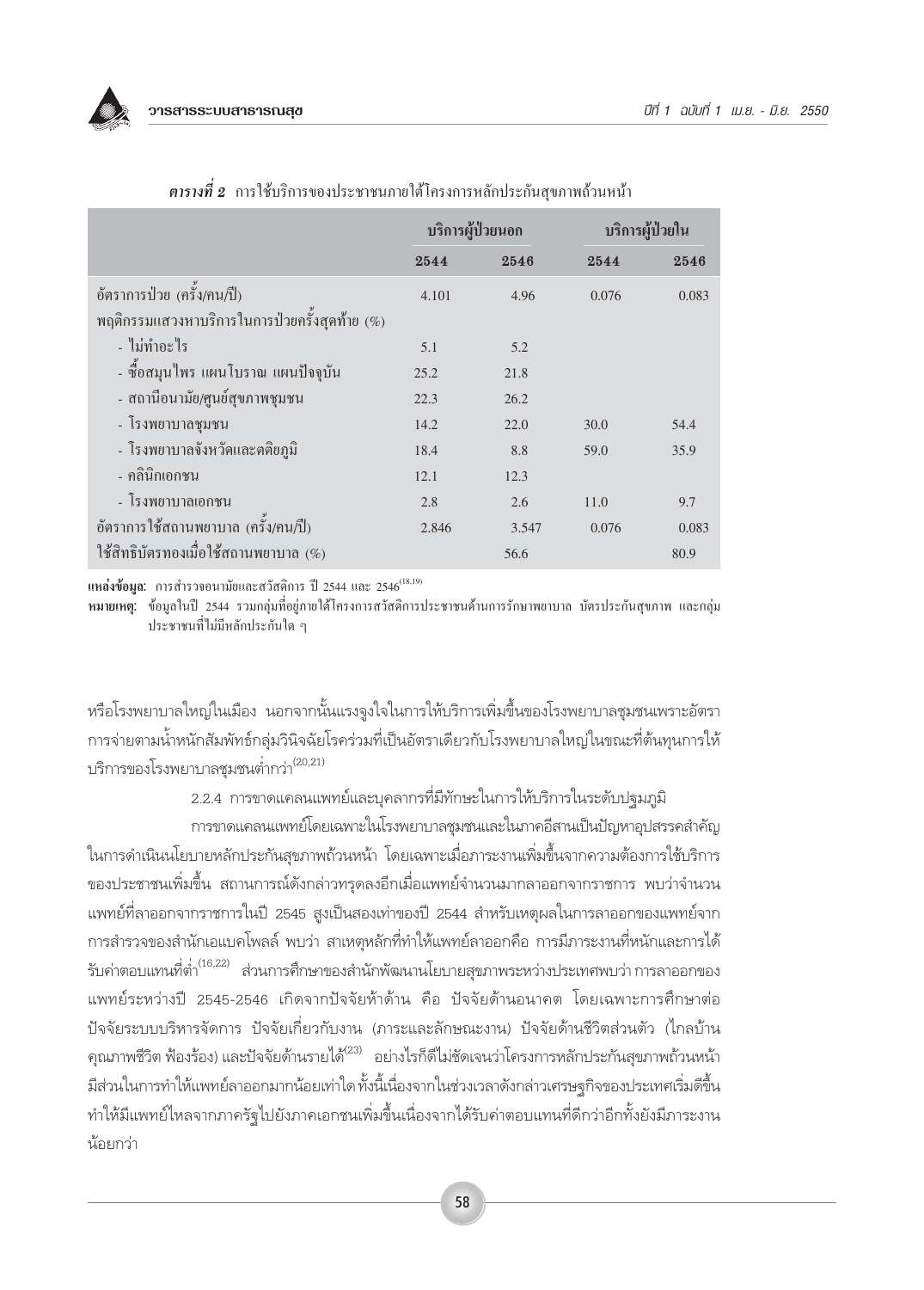ำกรขาดแคลนแพทย์และพยาบาลที่มีทักษะในการให้บริการปจุมภูมิเป็นอุปสรรคอีกประการใน ึ การจัดบริการปฐมภูมิ ปัญหานี้เกิดจากการขาดแคลนแพทย์ด้านเวชศาสตร์ครอบครัวหรือเวชปฏิบัติทั่วไปโดย ้ เฉพาะในโรงพยาบาลจังหวัด ทำให้ต้องอาศัยแพทย์เฉพาะทางในการให้บริการในศูนย์สุขภาพชุมชน ซึ่งอาจ ้เป็นการใช้ทรัพยากรบุคคลที่ไม่คุ้มค่าขณะเดียวกันก็ทำให้เกิดแรงต่อต้านจากแพทย์เหล่านี้<sup>(13,24)</sup> นอกจากนั้น พยาบาลวิชาชีพที่เวียนไปให้บริการในศูนย์สุขภาพชุมชนหรือที่อยู่ปฏิบัติงานประจำนั้นได้รับการฝึกอบรมให้มี ้ ความรู้และทักษะในการให้บริการรักษาพยาบาลในโรงพยาบาลเป็นหลัก ทำให้ขาดความรู้และทักษะในการให้ บริการในศูนย์สุขภาพชุมชนและในชุมชน

2.2.5 คุณภาพบริการและการเลือกปฏิบัติในการให้บริการ

ู้ เนื่องจากปัจจุบันมีประกันสุขภาพหลายระบบซึ่งมีรูปแบบและอัตราการจ่ายที่ต่างกันมีผลให้ ี เกิดพฤติกรรมการให้บริการที่แตกต่างกันไปตามรูปแบบและอัตราการจ่ายเงิน จากข้อมูลการสำรวจความคิด ้เห็นของผู้ให้บริการต่อบริการที่จัดให้สำหรับประชาชนภายใต้ระบบประกันสุขภาพต่าง ๆ กัน ของเอแบค



 $\,$ *รูปที่ 4* จำนวนแพทย์ในสังกัดกระทรวงสาธารณสุขที่ลาออกจากราชการระหว่างปี 2538 − 2546

# *ตารางที่ 3* ความคิดเห็นของผู้ให้บริการต่อคุณภาพบริการที่จัดให้กับผู้ป่วยภายใต้ระบบประกันสุขภาพต่าง ๆ ในปี 2546 และ 2547

| ระบบประกัน               |            | $2546$ (n = 3,006) |            | $2547$ (n = 4,417) |  |  |
|--------------------------|------------|--------------------|------------|--------------------|--|--|
|                          | ้ดีมาก/ ดี | ไม่ดี/ ไม่ดีมาก    | ้ดีมาก/ ดี | ไม่ดี/ ไม่ดีมาก    |  |  |
| สวัสดิการข้าราชการ       | 79.6       | 2.3                | 81.4       | 1.2                |  |  |
| จ่ายเงินเอง              | 75.9       | 3.3                | 80.0       | 2.1                |  |  |
| ประกันสังคม              | 73.1       | 2.8                | 77.7       | 3.1                |  |  |
| หลักประกันสุขภาพถ้วนหน้า | 62.8       | 4.9                | 73.5       | 4.0                |  |  |

แ<mark>หล่งที่มา:</mark> เอแบคโพลล์<sup>(เ6)</sup>และ สวนดุสิตโพลล์<sup>(22)</sup>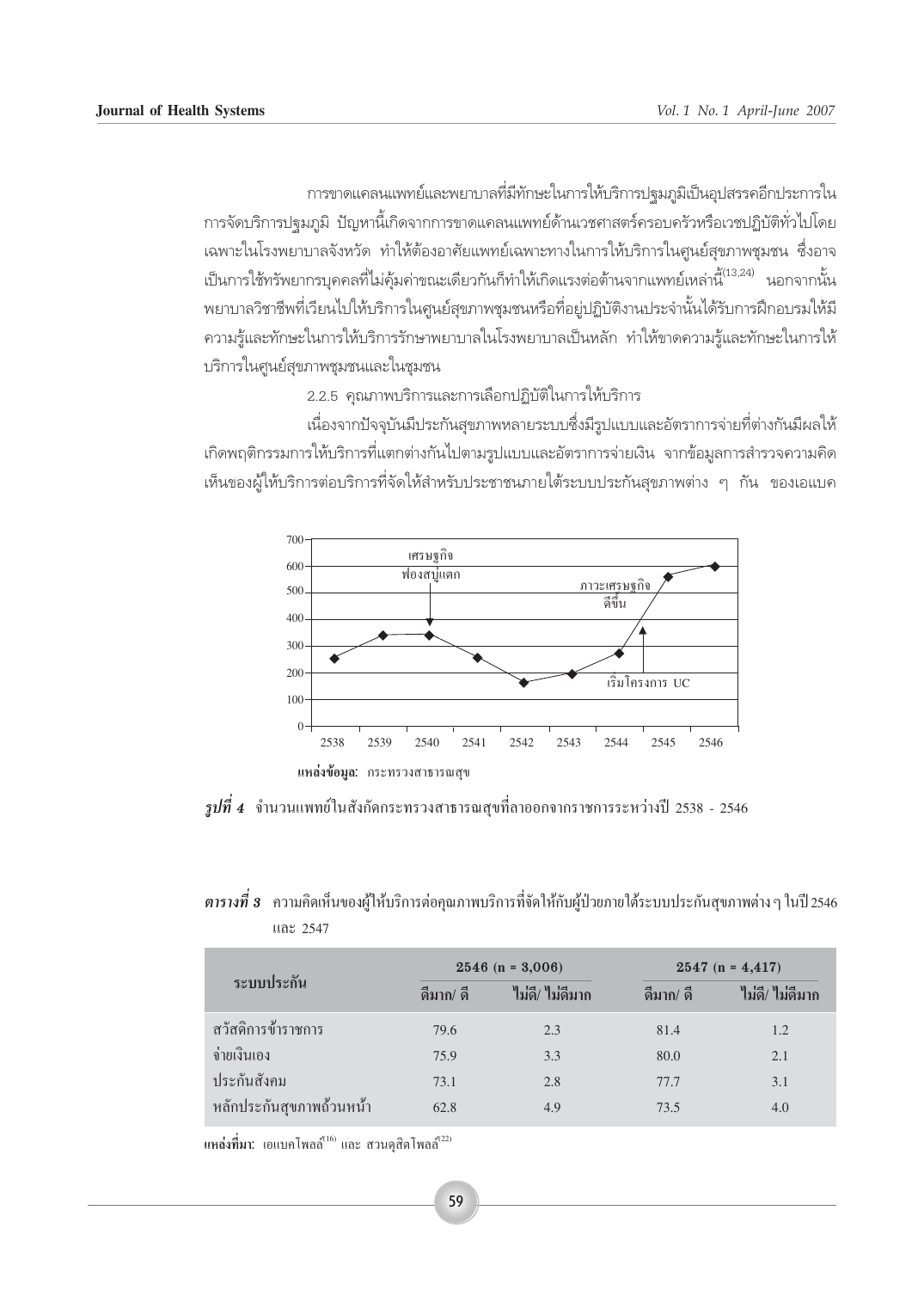

โพลล์<sup>(16)</sup> และสวนดุสิตโพลล์<sup>(22)</sup> พบว่าโดยรวมผู้ให้บริการเห็นว่าคุณภาพของบริการที่จัดให้กับผู้ป่วยนั้นส่วน ใหญ่อยู่ในเกณฑ์ดีและดีมาก และโดยรวมคุณภาพบริการดีขึ้นระหว่างปี 2546 - 2547 อย่างไรก็ดีเมื่อเปรียบ เทียบบริการที่จัดให้กับผู้ป่วยระบบประกันสุขภาพต่าง ๆ พบว่า คุณภาพบริการที่จัดให้กับกลุ่มผู้ป่วยภายใต้ หลักประกันสุขภาพถ้วนหน้านั้นจัดอยู่อันดับท้ายสุดในขณะที่บริการที่จัดสำหรับกลุ่มที่มีสิทธิสวัสดิการ ข้าราชการจัดอยู่ในอันดับดีที่สุด

# วิจารณ์

ิการได้รับงบประมาณสนับสนุนที่ไม่เพียงพอ การจัดสรรที่เอื้อประโยชน์ต่อจังหวัดและโรงพยาบาล ้ที่มีการกระจุกตัวของบุคลากรมาก เช่น จังหวัดที่มีเศรษฐกิจดีและโรงพยาบาลจังหวัด ในขณะที่มีภาระงานที่ โรงพยาบาลชุมชนเพิ่มขึ้นมากกว่า ทำให้มีข้อน่ากังวลต่อประสิทธิภาพ ความเป็นธรรม และคุณภาพบริการ ของระบบบริการสาธารณสุข ทั้งนี้ในประเด็นด้านความเป็นธรรมนั้น การขาดความเท่าเทียมของการกระจาย ้บุคคลากรสาธารณสุขที่เป็นอยู่ในปัจจุบันนับเป็นอุปสรรคหลักในการบรรลุเป้าหมายความเป็นธรรมของโครง-การนี้

้การที่หลักประกันสุขภาพถ้วนหน้าได้รับงบประมาณสนับสนุนที่ไม่เพียงพอทำให้ต้องการการ สนับสนุนข้ามจากระบบประกันสุขภาพอื่น เช่น สวัสดิการข้าราชการ ประกันสังคม เงินสะสมของโรงพยาบาล และอื่น ๆ อย่างไรก็ดีการสนับสนุนข้ามจากแหล่งเงินอื่นจะเกิดขึ้นได้ก็เฉพาะกับโรงพยาบาลที่มีศักยภาพใน การหาเงินจากแหล่งเงินอื่น ในขณะที่โรงพยาบาลขนาดเล็กในพื้นที่ชนบทต้องอาศัยเงินจากหลักประกัน สุขภาพถ้วนหน้าเป็นหลักและไม่มีเงินสะสมมาก การได้รับงบประมาณสนับสนุนไม่เพียงพออาจมีผลกระทบ ้ด้านลบต่อการจัดบริการ สำหรับงบประมาณส่งเสริมสุขภาพป้องกันโรคนั้นได้กำหนดชุดสิทธิประโยชน์และ ้ต้นทุนที่ชัดเจนขึ้นตั้งแต่ปีงบ 2547 ขณะเดียวกันคำนวณงบประมาณสำหรับประชากรทั้งประเทศไม่จำกัด เฉพาะกลุ่มผู้มีสิทธิหลักประกันสุขภาพถ้วนหน้า (แต่ในการคำนวณเป็นงบประมาณต่อหัวต้องใช้จำนวนผู้มี ้สิทธิหลักประกันสุขภาพถ้วนหน้า จึงอาจทำให้เข้าใจผิดเพราะสูงกว่าที่เป็นจริง) อย่างไรก็ดีอุปสงค์ของ ประชาชนต่อบริการส่งเสริมสุขภาพป้องกันโรคนั้นอาจไม่สูงเท่าบริการรักษาพยาบาลและสถานพยาบาลต้องใช้ ้ความพยายามมากกว่าในการให้บริการให้ได้ตามเป้าหมาย ดังนั้นประเด็นข้อกังวลต่อบริการส่งเสริมสุขภาพ ป้องกันโรคจึงมิใช่งบประมาณไม่เพียงพอแต่ทำอย่างไรให้ประชาชนมารับบริการได้ตามเป้าหมาย การลดลง ้อย่างมากของงบประมาณลงทุนตั้งแต่เกิดภาวะวิกฤตเศรษฐกิจเป็นต้นมาเป็นอีกประเด็นหนึ่งที่น่ากังวลว่าอาจ ้มีผลกระทบต่อการพัฒนาคุณภาพบริการของโรงพยาบาล เพื่อหลีกเลี่ยงผลกระทบที่ไม่พึงประสงค์ของโครงการ ้รัฐบาลควรจัดงบประมาณสนับสนุนให้เพียงพอ รวมทั้งต้องมีการลงทุนด้านเทคโนโลยีและคุณภาพบริการ อย่างเพียงพอเพื่อรักษาและพัฒนาระดับคุณภาพบริการ

้การคาดหวังว่าจังหวัดหรือโรงพยาบาลที่ได้รับงบประมาณเพิ่มขึ้นจะสามารถจัดหาบุคลากรทางการ แพทย์โดยเฉพาะแพทย์ได้เพิ่มขึ้นนั้น ในทางปฏิบัติอาจไม่เป็นได้จริงเพราะกระทรวงสาธารณสุขเป็นนายจ้าง หรือหน่วยงานหลักในการจัดสรรกำลังคน การกระจายกำลังคนให้เป็นธรรมไม่สามารถเกิดขึ้นได้โดยปราศจาก นโยบายการกระจายกำลังคนที่ชัดเจนของกระทรวงฯ อย่างไรก็ดีมีความเป็นไปได้ที่โรงพยาบาลอาจสามารถ จัดหากำลังคนที่ไม่ใช่วิชาชีพทางการแพทย์โดยตรงมาเป็นลูกจ้างภายใต้การควบคุมของบุคลากรทางการแพทย์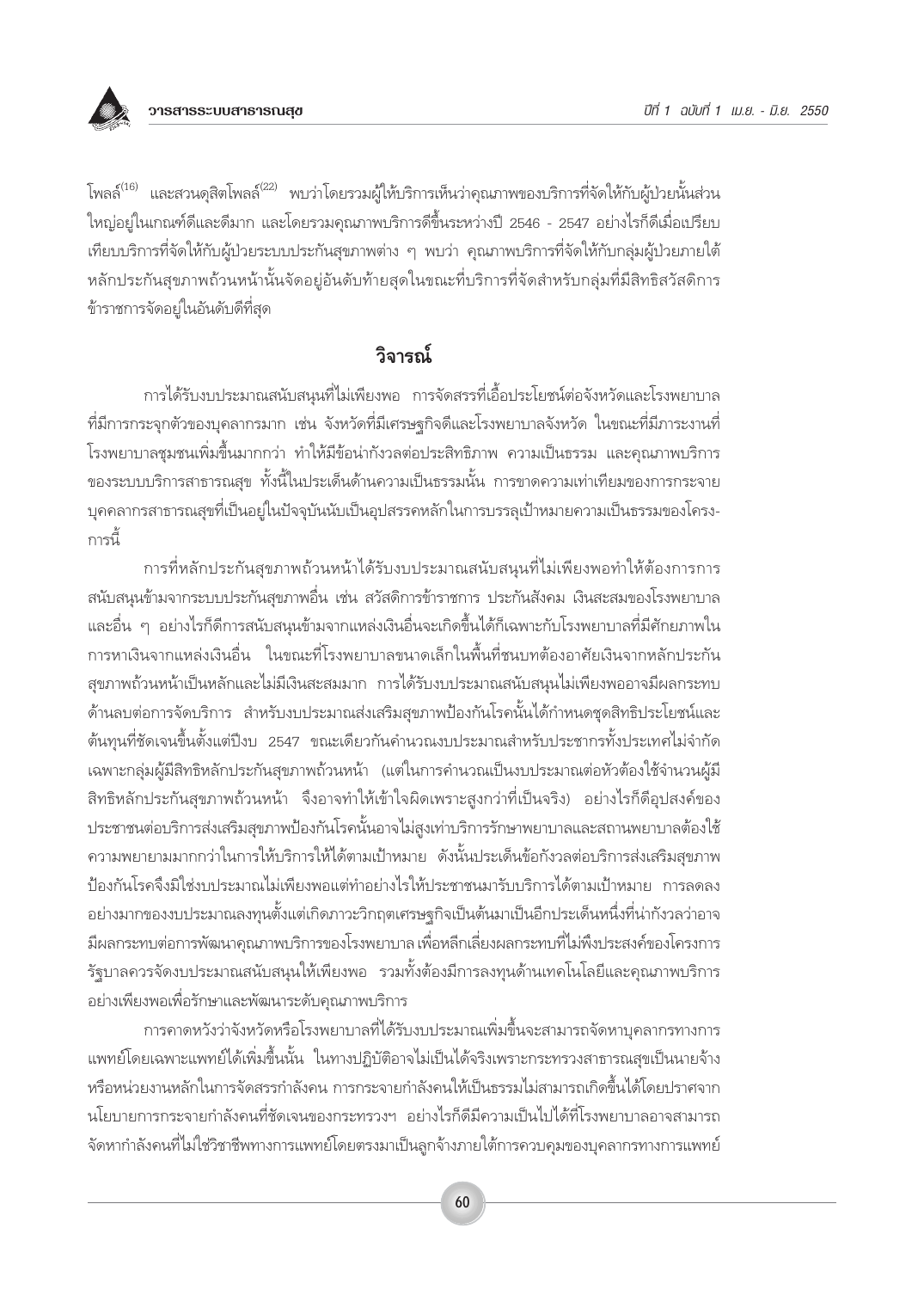ในการให้บริการ ในขณะเดียวกันก็ไม่มีความเป็นไปได้ทางการเมืองในการปิดโรงพยาบาลหรือสถานพยาบาลที่ ู้มีอยู่แม้ในพื้นที่ที่มีจำนวนสถานพยาบาลหนาแน่น ดังนั้นมาตรการที่เหมาะสมในการแก้ไขปัญหานี้คือ การ ้มีนโยบายการกระจายกำลังคนที่เป็นธรรมโดยเฉพาะบุคลากรบรรจุใหม่ และควรมีระบบแรงจูงใจที่เหมาะสม ์ทั้งที่เป็นตัวเงินและที่ไม่ใช่ตัวเงิน

้ระบบการจ่ายเงินแบบเหมาจ่ายรายหัวอัตราเดี๋ยวให้กับสถานพยาบาลอาจสร้างแรงจูงใจกับสถาน พยาบาลในการควบคุมค่าใช้จ่ายมากเกินไปเพราะผลักภาระความเสี่ยงด้านการเงินทั้งหมดไปให้กับ โรงพยาบาลค่สัญญาและอาจมีผลกระทบต่อคณภาพบริการโดยเฉพาะกับกล่มผ้ป่วยที่มีภาระค่าใช้จ่ายสง เช่น ึกลุ่มผู้สูงอายุ หรือคนที่มีโรคเรื้อรัง เนื่องจากผู้สูงอายุและผู้ป่วยด้วยโรคเรื้อรังมีการเจ็บป่วย ความถี่ของการ ใช้บริการสขภาพ และต้นทนการให้บริการที่สงกว่าประชาชนกล่มอื่น ๆ ระบบเหมาจ่ายรายหัวอัตราเดียวอาจ "ทำให้สถานพยาบาลมองคนกลุ่มนี้ว่าเป็นภาระและให้บริการต่ำกว่าที่ควรเป็น ดังนั้นเพื่อป้องกันผลกระทบด้าน จบของการจ่ายเงินแบบนี้ การปรับอัตราเหมาจ่ายตามภาวะความเสี่ยง เช่น ตามกลุ่มอายุ เพศ การมีโรค ้เรื้อรัง ฯลฯ จะช่วยป้องกันการคัดเลือกผู้ป่วยในการขึ้นทะเบียน (กรณีที่มีการให้เลือกโรงพยาบาลในการขึ้น ึทะเบียนได้) และการเลือกปฏิบัติในการให้บริการ นอกจากนั้นก็ควรต้องมีระบบการควบคุมกำกับและเฝ้า ้ระวังพฤติกรรมการให้บริการและคุณภาพบริการที่เข้มแข็งเพื่อป้องกันปัญหาดังกล่าว

การพัฒนาระบบบริการปฐมภูมิเป็นการนำบริการที่มีคุณภาพไปใกล้บ้านประชาชน ทำให้ประชาชน ี สามารถเข้าถึงบริการได้ดีขึ้น ขณะเดียวกันก็ลดภาระต้นทุนที่เกิดขึ้นในการไปรับบริการทั้งทางตรงและทางอ้อม ์ โดยเฉพาะกับประชาชนในชนบท คนที่มีโรคเรื้อรัง คนจน และผู้สูงอายุ การจัดให้มีพยาบาลวิชาชีพ ให้บริการ ในสถานีอนามัยสามารถทำให้คุณภาพบริการดีขึ้น อย่างไรก็ดีจำเป็นต้องมีการปรับหลักสูตรการฝึกอบรม พยาบาลให้มีความรู้และทักษะการให้บริการที่สถานพยาบาลปฐมภูมิมากขึ้น การฝึกอบรมทักษะแก่บุคลากรที่ ทำงานอยู่ในปัจจุบันก็เป็นสิ่งจำเป็น รวมถึงนโยบายและแผนยุทธศาสตร์การพัฒนาศูนย์สุขภาพชุมชนที่ชัดเจน ของกระทรวงสาธารณสข

#### เอกสารอ้างอิง

- 1. วิโรจน์ ตั้งเจริญเสถียร, ยศ ดีระวัฒนานนท์, ภูษิต ประกองสาย. งบประมาณในการคำเนินนโยบายประกันสุขภาพถ้วนหน้า: 1,202 บาทต่อคนมาจากไหน. วารสารวิชาการสาธารณสุข 2544; 10: 381-90.
- 2. ภูษิต ประกองสาย, วลัยพร พัชรนฤมล, กัญจนา ติษยธิคม, วิโรจน์ ตั้งเจริญเสถียร. อัตราเหมาจ่ายรายหัวในโครงการ หลักประกันสุขภาพถ้วนหน้า ปีงบประมาณ 2546. วารสารวิชาการสาธารณสุข 2545; 11: 599-613.
- 3. วลัยพร พัชรนฤมล, ภูษิต ประคองสาย, กัญจนา ติษยาธิคม, วิโรจน์ ตั้งเจริญเสถียร. อัตราเหมาจ่ายรายหัวของชุดสิทธิ ประโยชน์กรณีส่งเสริมสุขภาพป้องกันโรคปีงบประมาณ 2546. นนทบุรี: สำนักพัฒนานโยบายสุขภาพระหว่างประเทศ / ้องค์การอนามัยโลก: 2545.
- 4. สำนักงานหลักประกันสุขภาพแห่งชาติ. คู่มือหลักประกันสุขภาพแห่งชาติ ปีงบประมาณ 2549. นนทบุรี: สำนักงาน หลักประกันสุขภาพแห่งชาติ; 2549.
- 5. กลุ่มงานประกันสุขภาพ กระทรวงสาธารณสุข. หลักเกณฑ์การจัดสรรงบประมาณเหมาจ่ายรายหัวแก่สถานพยาบาลสำนักงาน ปลัดกระทรวงสาธารณสุข. นนทบุรี: สำนักงานปลัดกระทรวงสาธารณสุข; 2547.
- 6. สถาบันวิจัยนโยบายเศรษฐกิจการคลัง กระทรวงการคลัง. คู่มือการใช้แบบจำลองการจัดสรรงบคำเนินการของสถานพยาบาล ในสังกัดกระทรวงสาธารณสุข ประจำปีงบประมาณ 2548. กรุงเทพมหานคร: กระทรวงการคลัง; 2547.
- 7. คณะกรรมการพิจารณาจัคสรรงบหลักประกันสุขภาพถ้วนหน้า กระทรวงสาธารณสุข. สรุปข้อเสนอการจัคสรรงบหลัก-